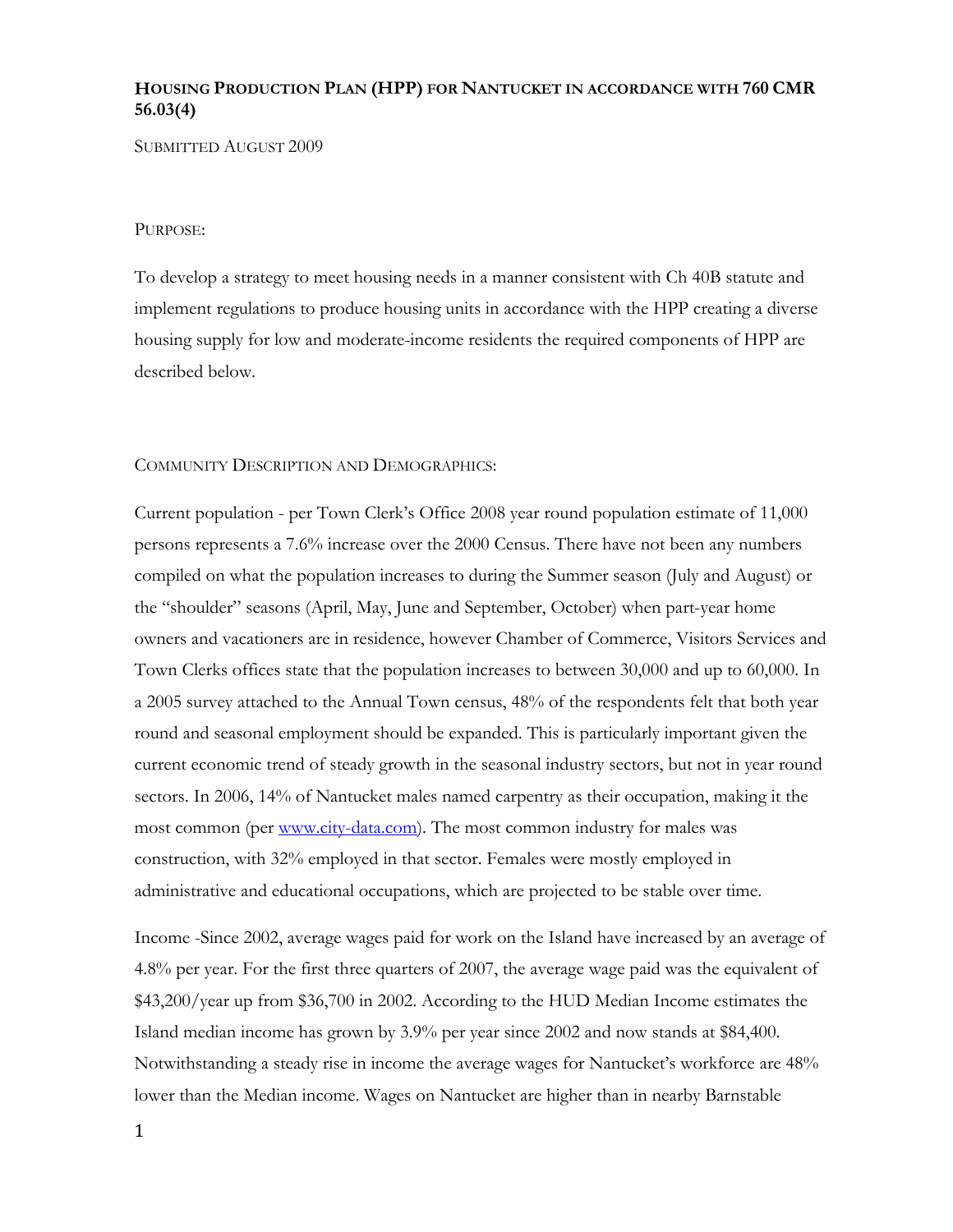County and other nearby regions, making commuting attractive to those who live off-island. However, for those who live here, the cost of living, excluding housing, is about 130% higher than the US average (per www.city-data.com) making it common for year round residents to supplement their income sometimes with secondary employment. This makes the development of affordable housing of critical importance for encouraging social and economic stability.

Housing stock - per Town Assessors office 2008 there are 10,482 dwelling units on the island, this housing stock includes properties owned by part year residents that are only occupied seasonally. 2008 Assessor records indicate there are 7,387 Primary dwellings of which 2,141 also have Secondary dwellings. There are 369 Duplex properties, 24 Three-Family properties and only 36 structures containing more than four units. See Exhibit A for breakdown of housing mix.

 A housing growth projection analysis done in February 2004 by RKG Associates, Inc. a consulting firm specializing in economic and real estate planning, projected housing and population growth associated with the full implementation of the CWMP using an average growth rate of two-hundred seventy-five (275) dwelling units (DU) per year.

 A minimum potential build-out of six thousand one hundred (6,100) residential units is a twenty (20) to thirty (30) year supply based on historical rates of two hundred (200) to three hundred (300) DU per year. Approximately seventy (70%) percent of the Island's estimated build-out potential lies with in the proposed service area of the fully implemented CWMP.

| Nantucket Island-Wide       | Total |
|-----------------------------|-------|
| Build-out Estimate          | Units |
|                             |       |
|                             |       |
| <b>Existing Development</b> |       |
|                             |       |
| Primary Dwellings           | 8,944 |

The following table illustrates these (RKG Associates, Inc.) build-out estimates.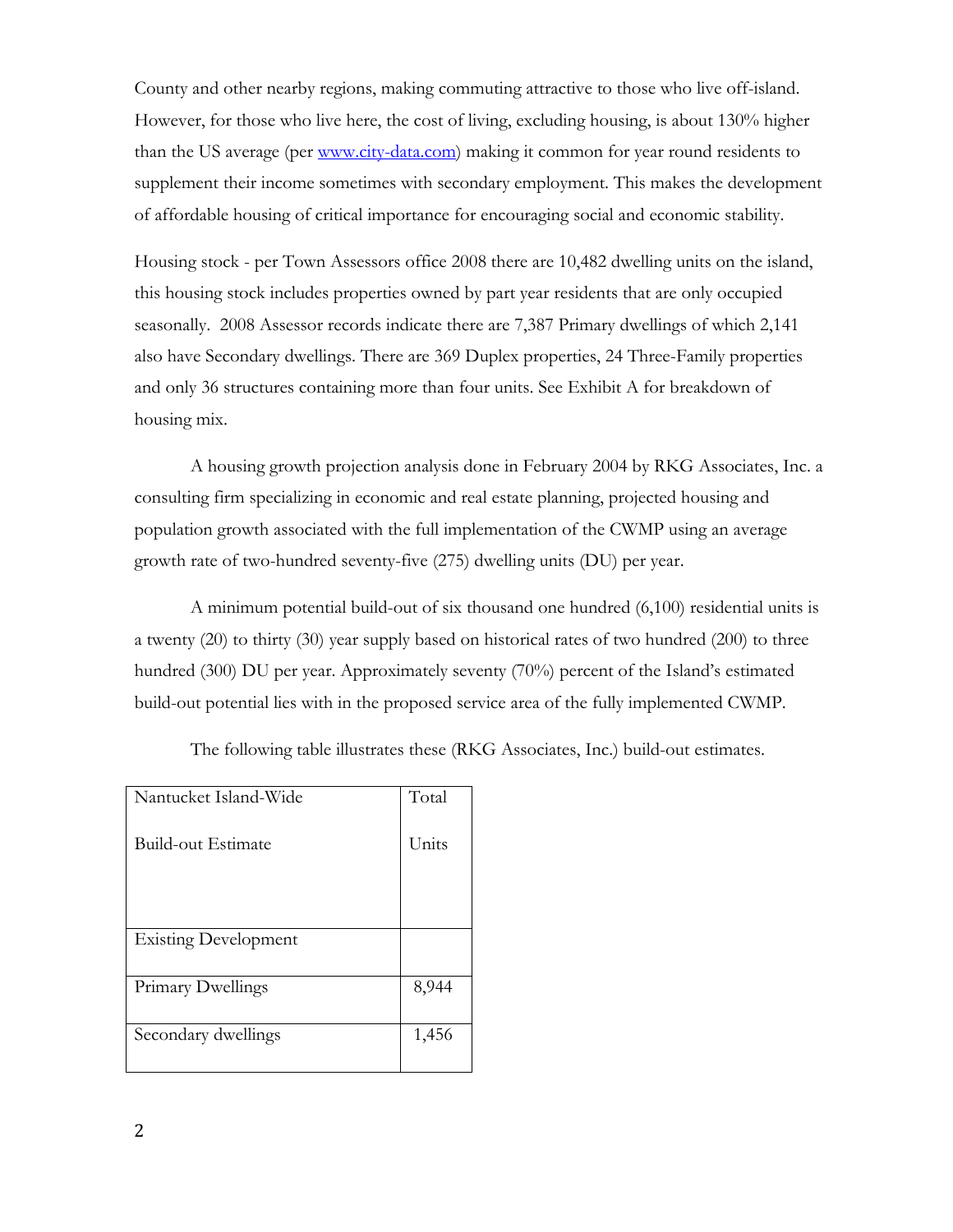| <b>Existing Dwelling Units</b>       | 10,400 |
|--------------------------------------|--------|
|                                      |        |
| New Development Potential            |        |
| Primary Dwellings                    | 1,868  |
| <b>Secondary Dwellings</b>           | 6,057  |
| <b>Total Estimated New Dwellings</b> | 7,925  |
|                                      |        |
| Total Island-Wide Build Out          |        |
| Primary Dwellings                    | 10,812 |
| <b>Secondary Dwellings</b>           | 7,513  |
| Island-Wide Build Out Potential      | 18,325 |
| % Increase over existing conditions  | 76.2%  |

 Substantial portions of future build out projections are tied to the assumption that existing Single Family homes (SF) will eventually add secondary dwellings (2nd DU).

 The Assessor's records further provide information in 2008 two thousand thirty four dwelling units have applied for a residential exemption indicating that there are 2.034 dwellings occupied by year round home-owners. Less than 20% of the year round housing stock is owner-occupied.

 Census data - Since 2000 when the US Census Bureau reported 8% of the population was Foreign born this island community has seen an influx of foreign workers. The Assistant Superintendant of schools has publically acknowledged upwards of 27 different nationalities are enrolled in the public school system. In a report entitled Housing Needs Assessment prepared by consultant John Ryan in 2002, it was revealed that these newcomers to our community are in need of housing whether eligible for affordable or not there exists a shortage of year round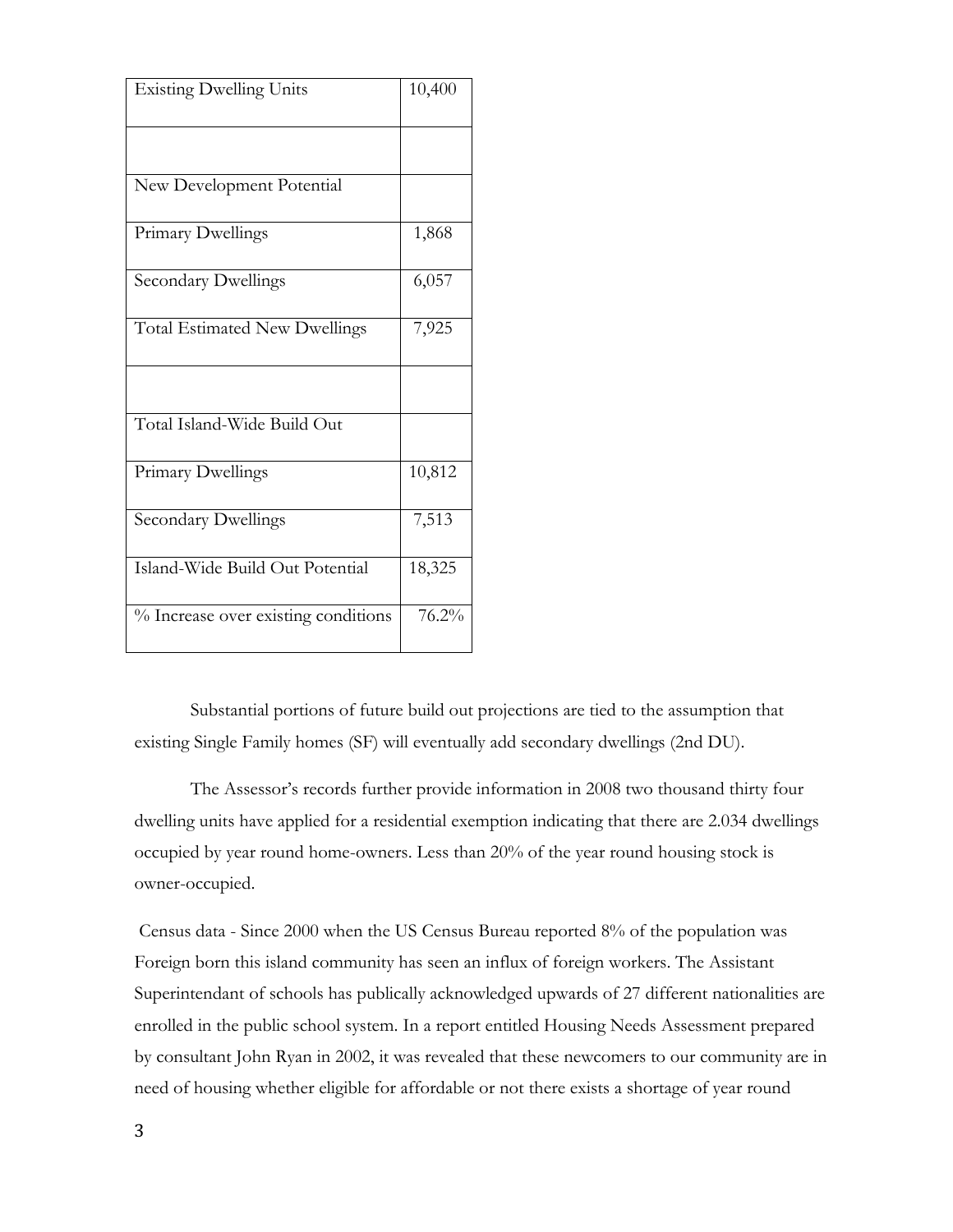housing. The existing housing stock is also insufficient in the mix and variety of housing needed by single individuals and empty nester households.

 In 2005 The Nantucket Community Association funded a study prepared by VHB, Inc. whose main thrust was to evaluate the financial and growth implications of implementing, in full or in part, recommendations contained in Nantucket Comprehensive Wastewater Management Plan (CWMP). As part of that study, population growth projections were computed. The additional capacity created by the implementation of the CWMP can accommodate a 19,000 increase in the islands summer population over twenty (20) years.

| Indicator           | 2005   | 2025   | Numeric | Percent  | Annual | Change  |
|---------------------|--------|--------|---------|----------|--------|---------|
|                     |        |        |         |          |        |         |
|                     |        |        |         |          |        |         |
|                     |        |        | Change  | Change   | Numb   | Percent |
|                     |        |        |         |          | er     |         |
|                     |        |        |         |          |        |         |
| Resident Population | 11,108 | 14,276 | 3,168   | $28.5\%$ | 138    | $1.1\%$ |
|                     |        |        |         |          |        |         |
| Seasonal Population | 51,918 | 71,163 | 19,245  | $37.1\%$ | 837    | $1.4\%$ |
|                     |        |        |         |          |        |         |
| Dwelling Units      | 10,400 | 15,256 | 4,856   | $46.7\%$ | 211    | $1.7\%$ |
|                     |        |        |         |          |        |         |
| School Enrollment   | 1,311  | 1,685  | 374     | 28.5%    | 16     | $1.1\%$ |
|                     |        |        |         |          |        |         |

VHB , Inc. Population Projection Table

 In 2004 RKG Associates, Inc. also under the auspices of The Nantucket Community Association, prepared a Fiscal impact Analysis for the then proposed CWMP. Their forecast model population projections predicted that Nantucket's summer population is projected to grow to nearly 77,000 by the year 2025, and that the year-round resident population will reach 15,600 persons in 6,950 households in the year 2025. In both reports the seasonal population is predicted to grow at a larger rate than the year-round population.

 Growth projections however can never be an exact science. For the last quarter of a century the topic of growth and the preparations for sensible and sustainable growth have been on the forefront of decision and policy making for Nantucket's town elected officials, planners,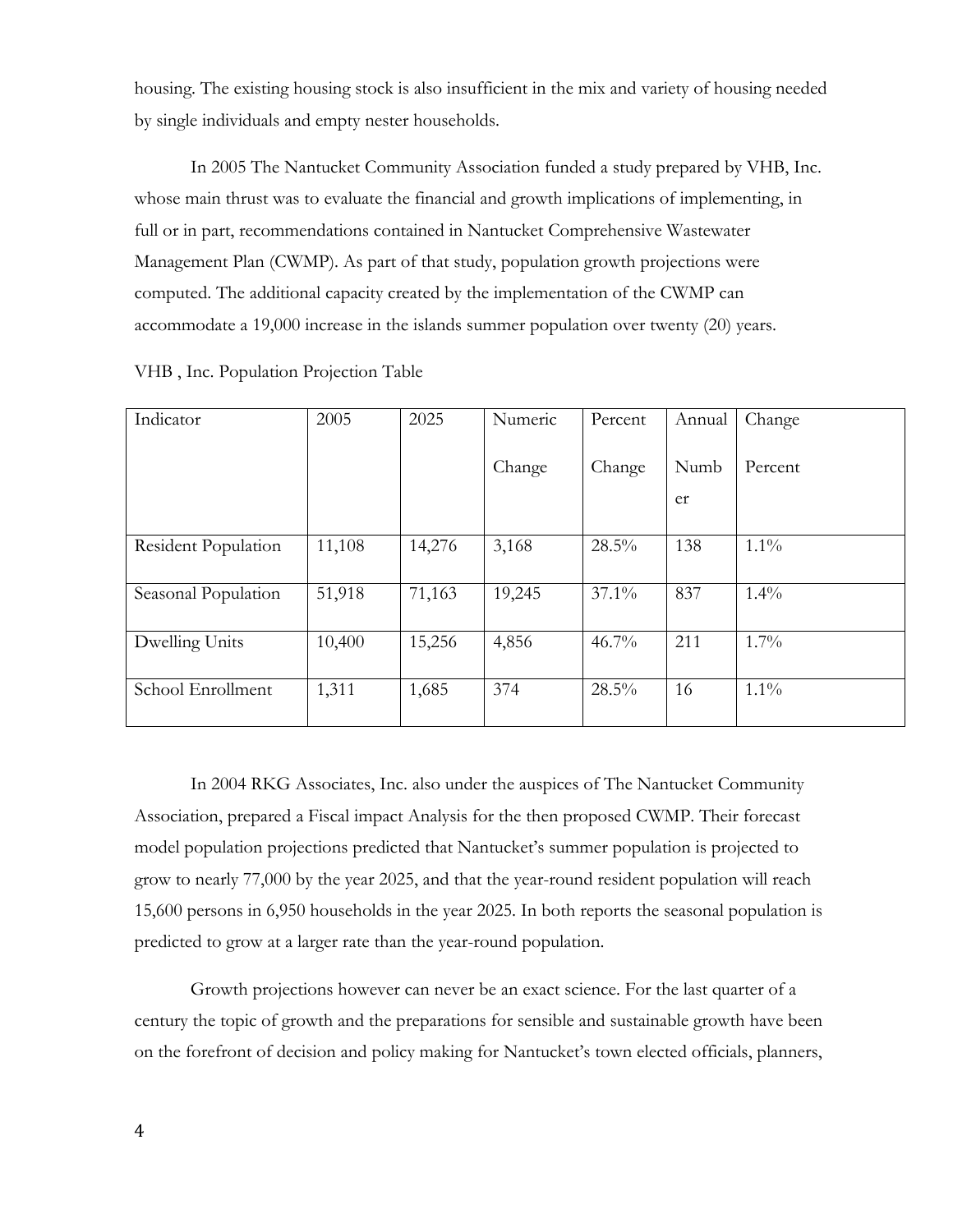and citizens alike.

 The Town's 1990 Comprehensive Plan (Goals and Objectives for Balanced Growth: A Broad Policy for the Island's Future) represented the Town's "collective vision." The plan was prepared by the Nantucket Planning and Economic Development Commission with extensive citizen participation, and focused on eight goal areas:

> Open Space Acquisition Protection of Water Resources Growth Management Transportation Affordable Housing The Economy Energy and Utilities Human Services

 In 2000, the Town updated the Comprehensive Community Plan (CCP). This edition of the plan focused on seven issues:

> Guiding Growth Housing Needs Making a Living Protecting the Environment Managing Transportation Island Infrastructure A Healthy Community

The over riding goal of the plan is to manage growth to be able to:

• Protect the working community and provide for the housing needs,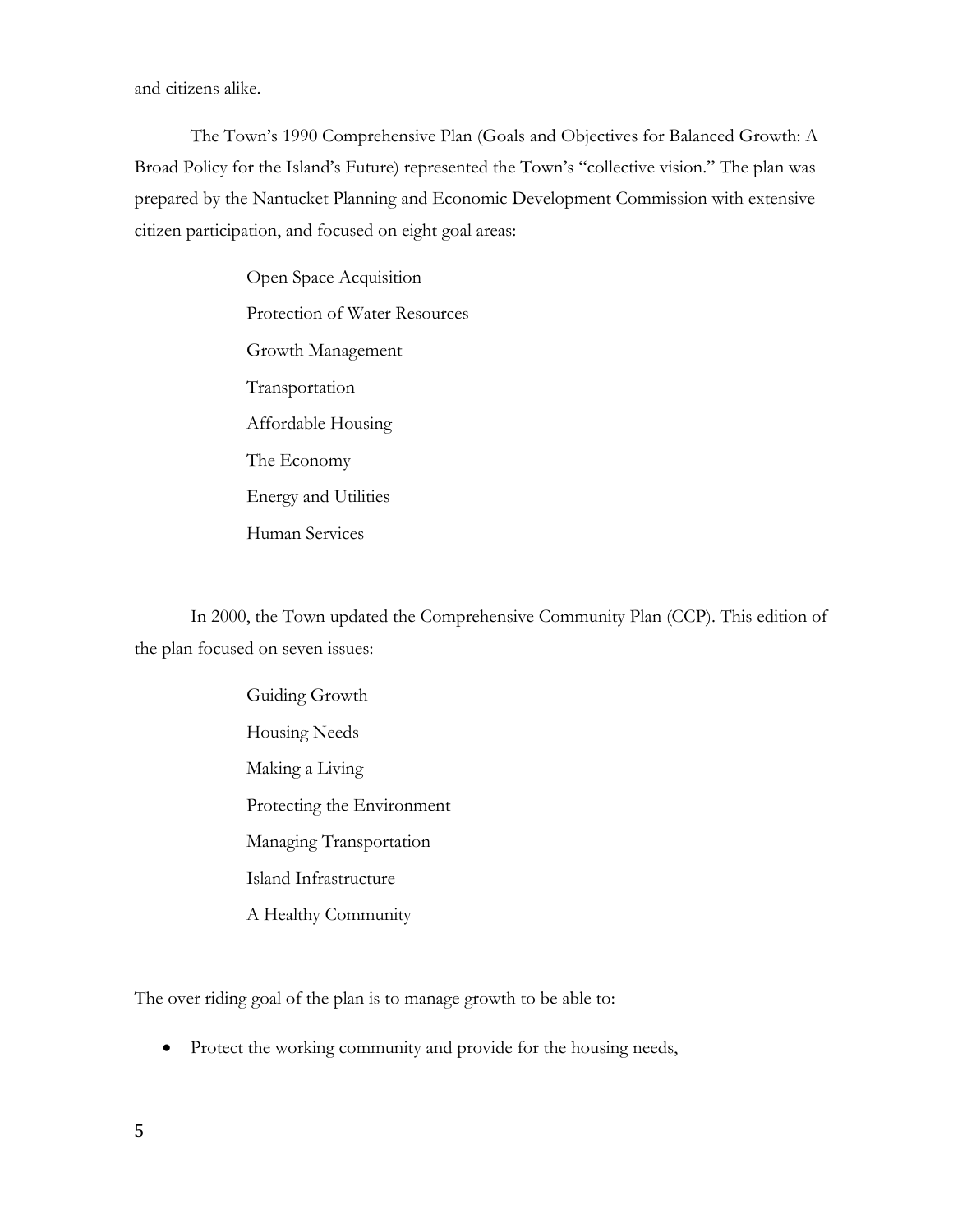- Protect open spaces and natural resources,
- Enhance the ability of Nantucketers to live and work on the island,
- Protect the historical integrity of our land and buildings,
- Maintain a strong tourism based economy,
- Maintain access to our beaches, and
- Provide for a healthy environment for all our residents.

 The recent general economic changes for our Country and specifically for Nantucket have witnessed dramatic alterations in these above described projections for growth. The following table will illustrate the steep downturn in building permit activity.

| Fiscal | Total | New       | Secondary | Duplex |
|--------|-------|-----------|-----------|--------|
| Year   |       | dwellings | dwellings |        |
| 2009-  | 42    | 19        | 23        | 0      |
|        |       |           |           |        |
| 2008   | 123   | 72        | 44        | 7      |
|        |       |           |           |        |
| 2007   | 239   | 162       | 67        | 8      |
|        |       |           |           |        |
| 2006   | 319   | 189       | 110       | 20     |
|        |       |           |           |        |

Building Permit Activity

The following further describes community studies, media, and Realtor statistics:

In 2006 Nantucket Human Services conducted a Human Needs Survey Household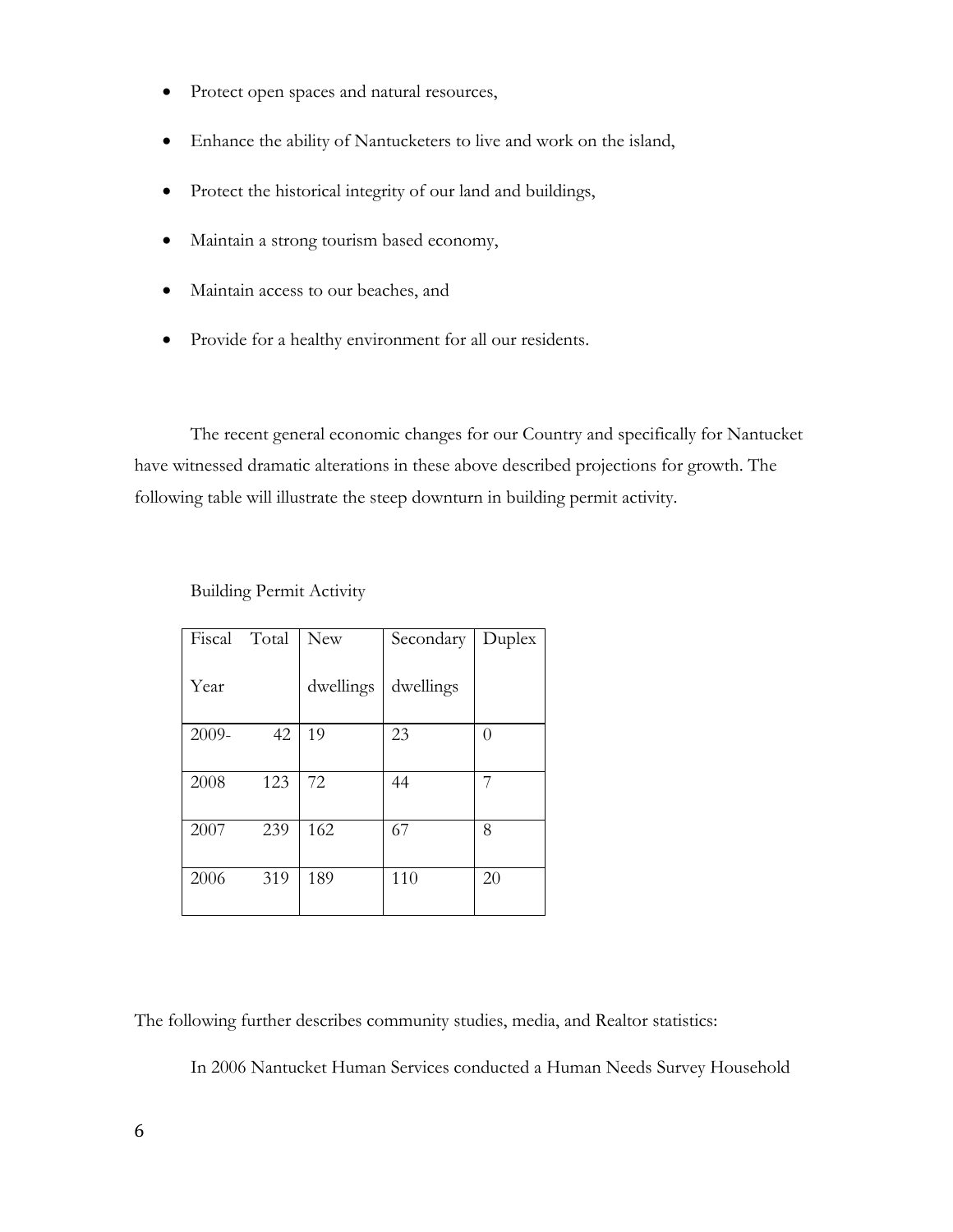Issues and Service Barriers: respondents who rent were asked to identify major housing-related issues and problems that came up in their household during the previous year. Further, if they tried to obtain help in overcoming these problems, they were asked to identify the kinds of barriers to services that they encountered and the seriousness of those barriers. The following rental housing-related issues were reported:

- Not able to find appropriate senior (65+) housing,
- Not enough room in the house for all of the people who live there (overcrowding),
- Not having enough money to pay for housing,
- Being forced to move due to seasonal rent increases,
- Other issues closely linked to rental housing availability and affordability, including;

Discrimination (due to HIV, AIDS, TB, etc.), Discrimination (due to race, age, language, sexual identity/orientation, etc.), Discrimination toward mentally ill person(s) Not being able to afford nutritious food, Not always having enough money for food, Not having money enough to pay the doctor, the dentist, or to buy Prescription medications, Not enough money to pay for a mental health counselor, Not enough money to pay for dental insurance, Not enough money to pay health insurance deductible/co-payment, Lack of appropriate clothing, Having bad credit, and

Lack of a usable car/truck for local trips (to work, shopping, doctors, etc.)

 The current economic uncertainty in National financial markets is expected to affect the Nantucket real estate sales market, and consequently the overall housing market. Most of the purchases on the Island are in the second home category not a primary residence. Over the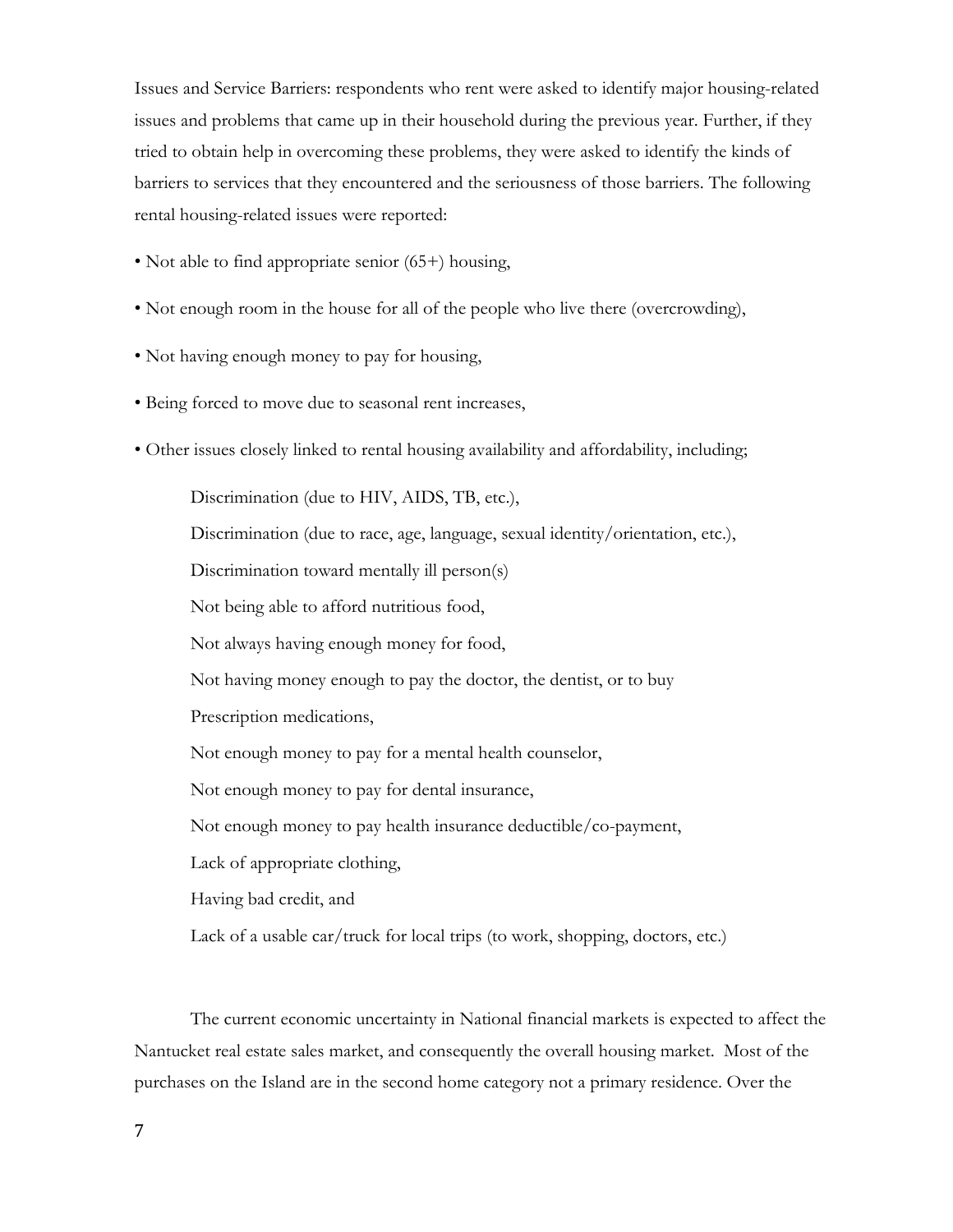preceding twelve months Inventory is up, length of time on the market has increased, and eventual selling prices are considerably below asking price, although so far '08 selling prices are steady against '06 and '07 selling prices. LINK Nantucket, the multiple listing service providers for the Nantucket Real Estate Brokers Association (NAREB) reports, the Average price reported for a home on Nantucket in '08 is \$2,437,763.00.

#### COMPREHENSIVE NEEDS ASSESSMENT:

 The projection of future needs, projected population of working age, new housing formation, special needs, elderly, frail elderly are now discussed:

 Affordable housing is an important component of retaining year-round residents and a year-round workforce. Many existing and future jobs are forecast for the lower wage retail and service sectors, which generally have entry level salaries. Housing opportunities will need to be available for this sector of the workforce. Existing housing units are scattered throughout the Island and are mostly indistinguishable from surrounding market-rate properties. AS the need for affordable housing increases in the future, the majority of it will need to be developed in the Town Overlay District (TOD) where goods and services are in close proximity, public transportation is accessible, and infrastructure such as sidewalks, bile paths, sewer, and water are available.

 According to 2008-09 Nantucket's School District records twenty six point eight percent (26.8%) of the student enrollment is non-white. Five percent (5%) self-reported to be low-income for the sole purpose of participating in free or reduced lunch programs offered at the school. Discussions with the School District personnel responsible for gathering lowincome information believed this number to be generally under-reported. Eligible low-income children in the higher grades do not want to acknowledge eligibility for fear of the perceived social stigmas.

While the 2000 Census counted roughly eight percent (8%) of the population being foreign-born, the 2008-09 school district report indicates that ten point eight percent (10.8%) of the school enrollment describes themselves as "First Language not English". Student enrollment populations are not a direct corollary to base population numbers however, anecdotal evidence and direct observation tend to support the general theory that ever increasing numbers of minorities are making Nantucket their home.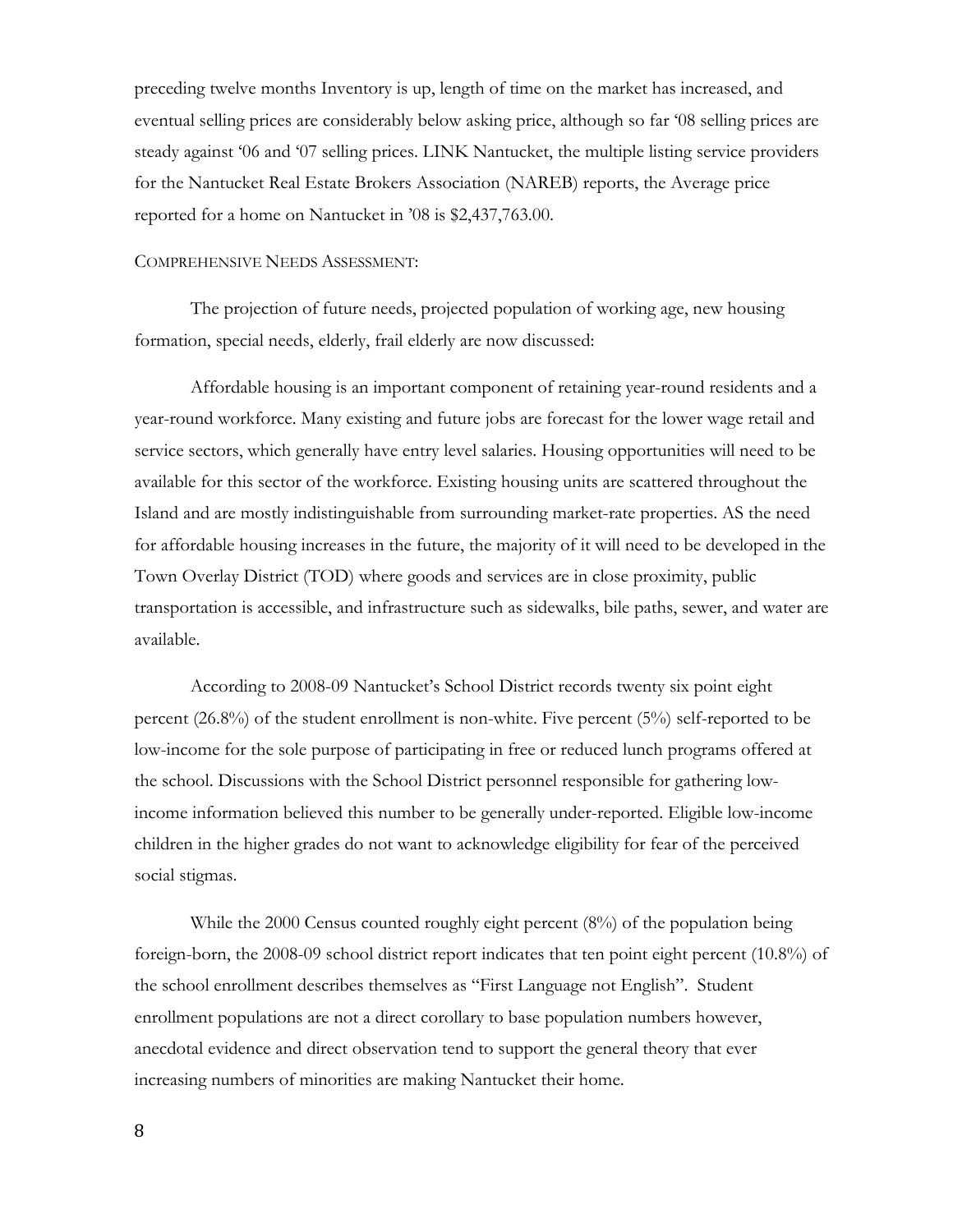| Race                              | % Nantucket | % of State |
|-----------------------------------|-------------|------------|
| African American                  | 11.8        | 8.2        |
| Asian                             | 1.3         | 5.1        |
| Hispanic                          | 12.0        | 14.3       |
| Native American                   | 0.2         | 0.3        |
| White                             | 73.2        | 69.9       |
| Native Hawaiian, Pacific Islander | 0.1         | 0.1        |
| Multi-Race, Non-Hispanic          | 1.6         | 2.0        |

Additionally Selected Populations noted were:

| Title                      | % Nantucket | % of State |
|----------------------------|-------------|------------|
| First Language not English | 10.8        | 15.4       |
| Limited English Proficient | 5.4         | 5.9        |
| Low-income                 | 5.0         | 30.7       |
| Special Education          | 12.9        | 17.1       |
| Free Lunch                 | 3.9         | 25.2       |
| Reduced Lunch              | 1.1         | 5.5        |

Consultant John Ryan prepared and Island-wide Housing Needs Assessment in 2002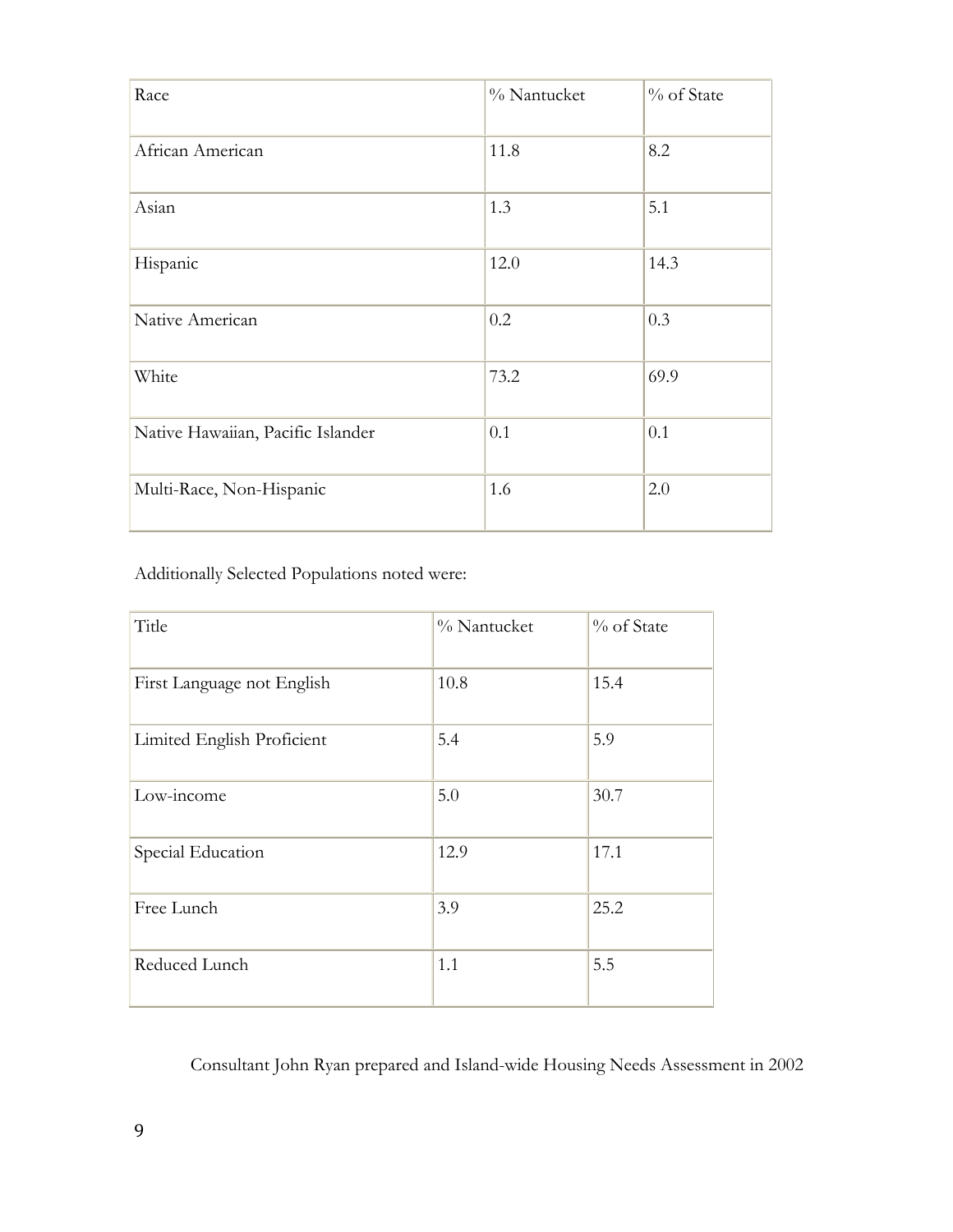and based on an August 12, 2008 update of that document1 the following remains accurate.

"Over the past two decades, Nantucket has witnessed the creation of over 4,000 nonaffordable, seasonal and year-round homes and fewer than 100 permanently affordable rental units or homeownership opportunities. In just the last decade, the local economy generated over 1,200 relatively low-paying year-round service and trade jobs with few new places to house those workers. As little as five years ago, the housing market had as many as 100 homes or building lots a year that were affordable to at least some Island renters. Today such opportunities are rare. In the consultant's view, the balance that sustains a community has been lost. The need for affordable housing is clearly significant."

"There are roughly 400 Nantucket renters who have lived on Nantucket for at least five years, earn at least \$50,000/year and aspire to buying a home on the Island. Providing home ownership opportunity for these residents over the next several years represents the most pressing housing need. The consultant sees the need to provide 50 new ownership opportunities a year for moderate-income Island residents. This goal gives current renters a meaningful hope of attaining ownership some day. It restores the level of opportunity that existed before the last surge in home costs pushed prices so far out of reach. Over the next eight years, it represents 400 homeownership opportunities that do not compete on the open housing market."

AFFORDABLE HOMES NEEDED, BY PRICE RANGE, 2002–2010 FROM 2002 NEEDS ASSESSMENT

| Household Income  | Affordable Home Price | Homes Needed |
|-------------------|-----------------------|--------------|
| \$50,000-\$59,999 | $$180,000 - $225,000$ | 120          |
| \$60,000-\$74,999 | \$225,000-\$299,999   | 160          |
| \$75,000-\$99,999 | \$300,000-\$350,000   | 120          |

"Roughly 200 current Nantucket renters experience critical housing needs today. These renters pay more than 35 percent of their gross income for rent, have no lease or year round housing options, and have already experienced the Nantucket shuffle in at least one of the past three years. Providing secure, affordable, year-round housing for this population represents a second critical need."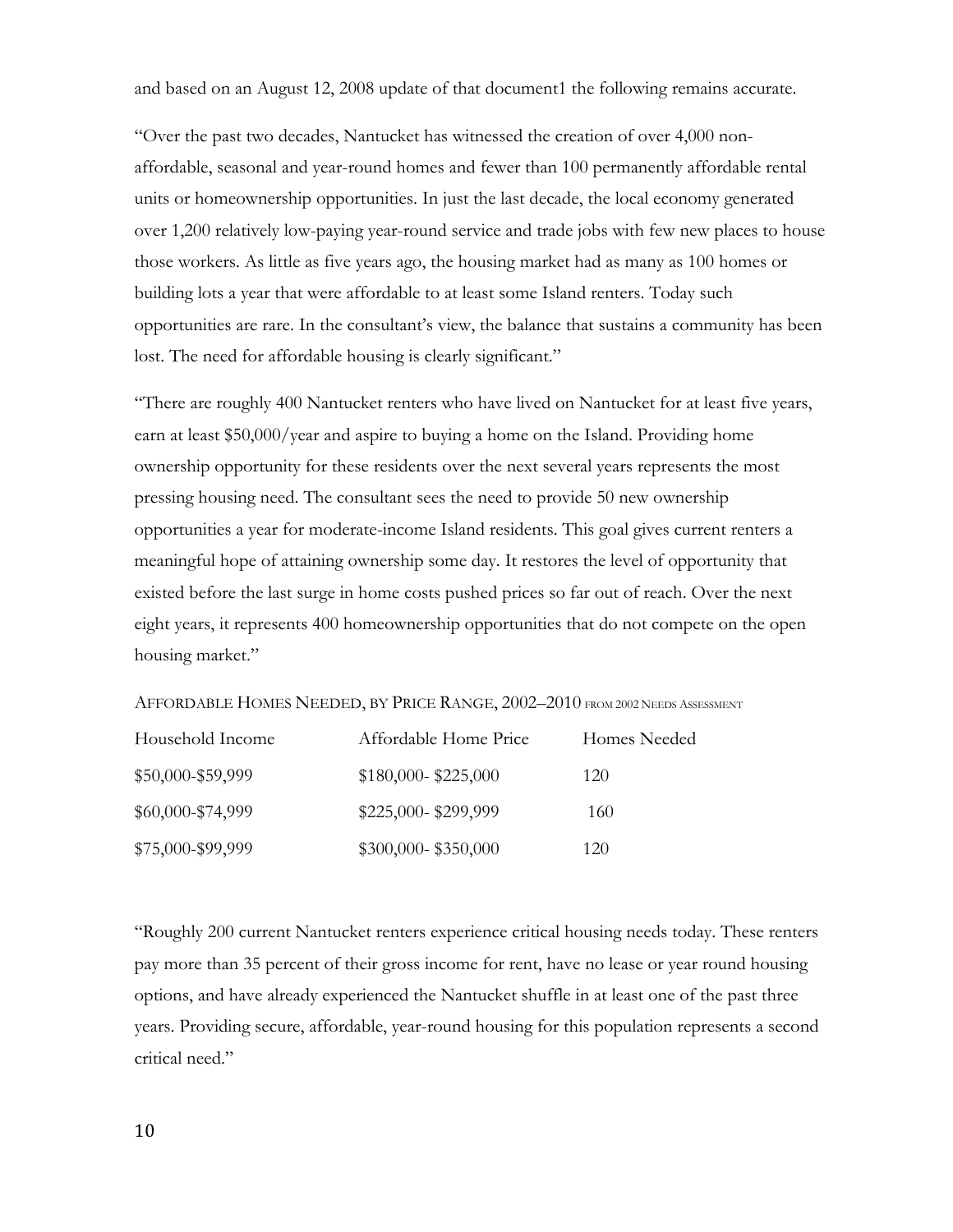| RENTAL NEED BY INCOME AS % OF AMI* |                     | <b>RENTAL NEED BY # OF BEDROOMS</b>    |    |  |
|------------------------------------|---------------------|----------------------------------------|----|--|
| HOUSEHOLD INCOME                   | <b>UNITS NEEDED</b> | <b>BEDROOMS</b><br><b>UNITS NEEDED</b> |    |  |
|                                    |                     |                                        |    |  |
| $~< 60\%$                          | 110                 | One Bedroom                            | 80 |  |
| $60 - 79%$                         | 60                  | Two Bedrooms                           | 65 |  |
| $80-100%$                          | 10                  | Three Bedrooms                         | 35 |  |
| $>100\%$                           | 20                  | Four Bedrooms                          | 20 |  |

\* AMI is the Area Median Income determined by US Housing and Urban Development (From 2002 Nantucket Housing Needs Assessment)

 Nantucket has the predicament that the household earnings of many year-round residents are too high to qualify for affordable housing under state and local programs; however their earnings are not high enough to purchase most of the houses on the open market. Additionally there are not enough small size properties, 1 BR or 1 BR and a den, that would remain small properties. These small properties are being purchased by speculators or second home users and either being demolished or remodeled into enormously lavish homes with four, five, and six bedroom homes with as many bathrooms which will always be out of the reach of either year round renters or prospective year round purchasers working in the community.

 Special needs residents are currently served by two Department of Mental Health (DMH) and Department of Mental Retardation (DMR) group homes. Additionally in 2008, a non-profit- Nantucket Center for Behavioral Health opened the first Sober House on the Island expected to serve up to 6 male residents and fund-raising is on-going for a counter part for women in recovery.

 Nantucket's existing baby boomer population is aging. Seasonal residents now approaching their elderly years want to realize the dream of retiring on Nantucket. Elderly housing needs to be both in existence and affordable. Academy Hill, The Homestead, and Landmark House are well established as Senior housing venues, supplying 66 units in total of which 37 are affordable below 80% AMI. There is often a waiting list for units in these properties. In the past several years, Town owned land was provided to a private developer for the construction of 60 units of elderly housing of which at least 25% were to be affordable plus

11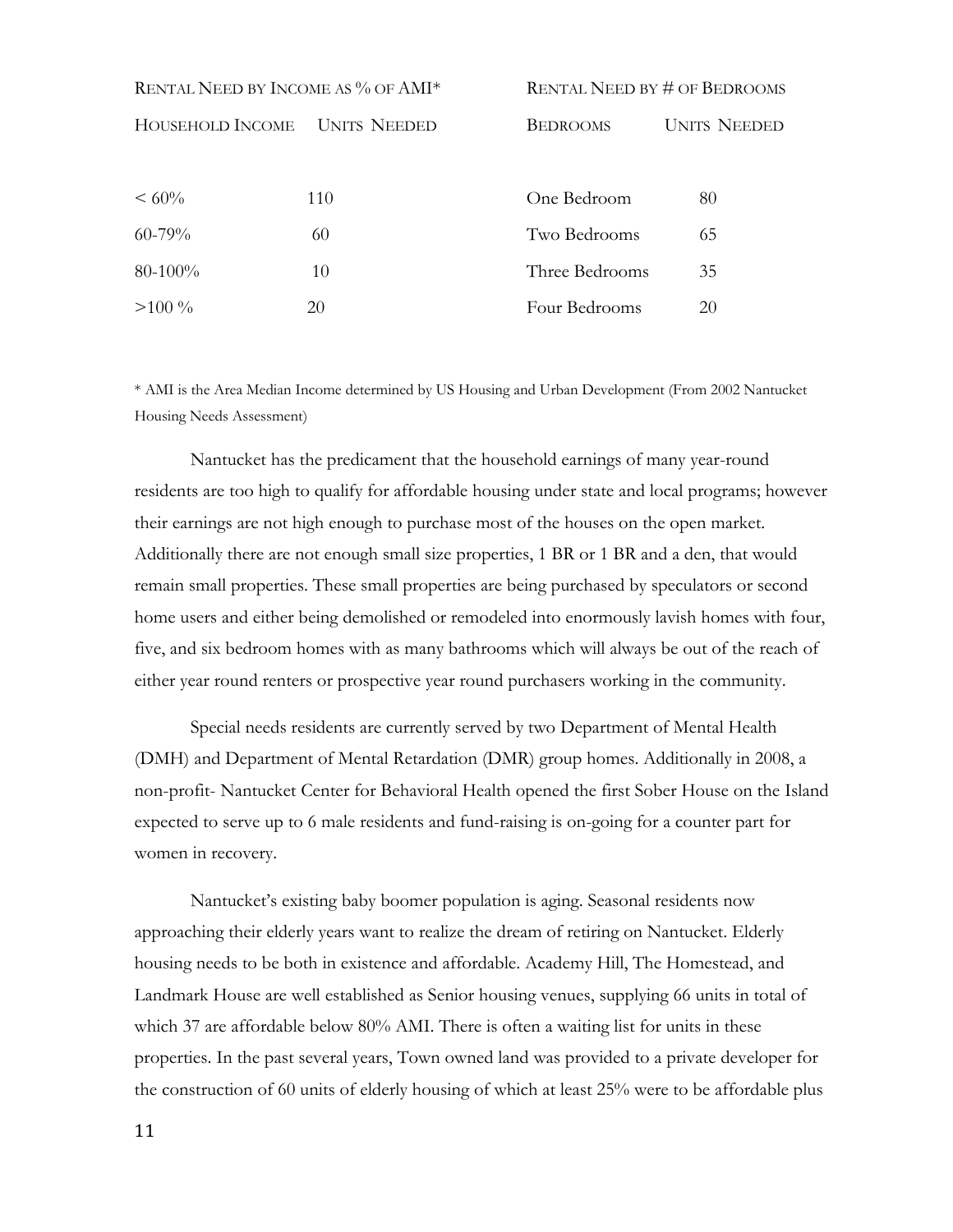6 employee housing units. The Sherburne Commons project consists of both independent, assisted living and memory impaired units. Sherburne Commons received Community Preservation Act directed funds (CPC) and was primarily funded through a tax exempt municipal bond issued by Mass Development and credit enhanced by Sovereign Bancorp. This most recent effort to provide elderly housing has been less than successful. Completed in 2005, only 2 of the affordable units have ever been occupied and as this report is being written Sherburne Commons has filed for Chapter 11 bankruptcy reorganization.

 Nantucket's frail-elderly are served by OUR ISLAND HOME (OIH). The 45-bed Skilled Nursing Facility is located on the "Creeks" in the Town Overlay District. OIH provides 24 hour nursing care for those people who can no longer safely remain at home. The facility has 100 % occupancy at the writing of this report. OIH is a department of the Town of Nantucket and receives funding from private revenues, reimbursement from Medicare, Medicaid, and subsidy from the Town.

#### DEVELOPMENT CONSTRAINTS:

 According to the 2007 Regional Transportation Plan, 60% of Nantucket Island is publicly owned open space, conservation or wetlands. Of the 40% remaining, 32% is "built out" thereby leaving a mere 8% of the Island that can be developed.

 There have been other studies whose results closely resemble this 8% calculation. However a mathematical approach to the availability or non-availability of land is less telling for the planned production of affordable housing than it might appear on the surface.

 In the past, the largest constraint to the development of affordable housing was thought to be land availability and cost. There are many other factors to be taken into consideration. First it will be necessary to understand the unique geographical, geophysical, and archeological attributes of the island that contribute to the complexity of building of any kind here on Nantucket.

 Nantucket is an island thirty miles off the coast of Southern Massachusetts. When a community is as isolated geographically as Nantucket is, and being a modest land area roughly 4 miles wide by 12 miles long, it is crucial to be mindful of sustaining and protecting natural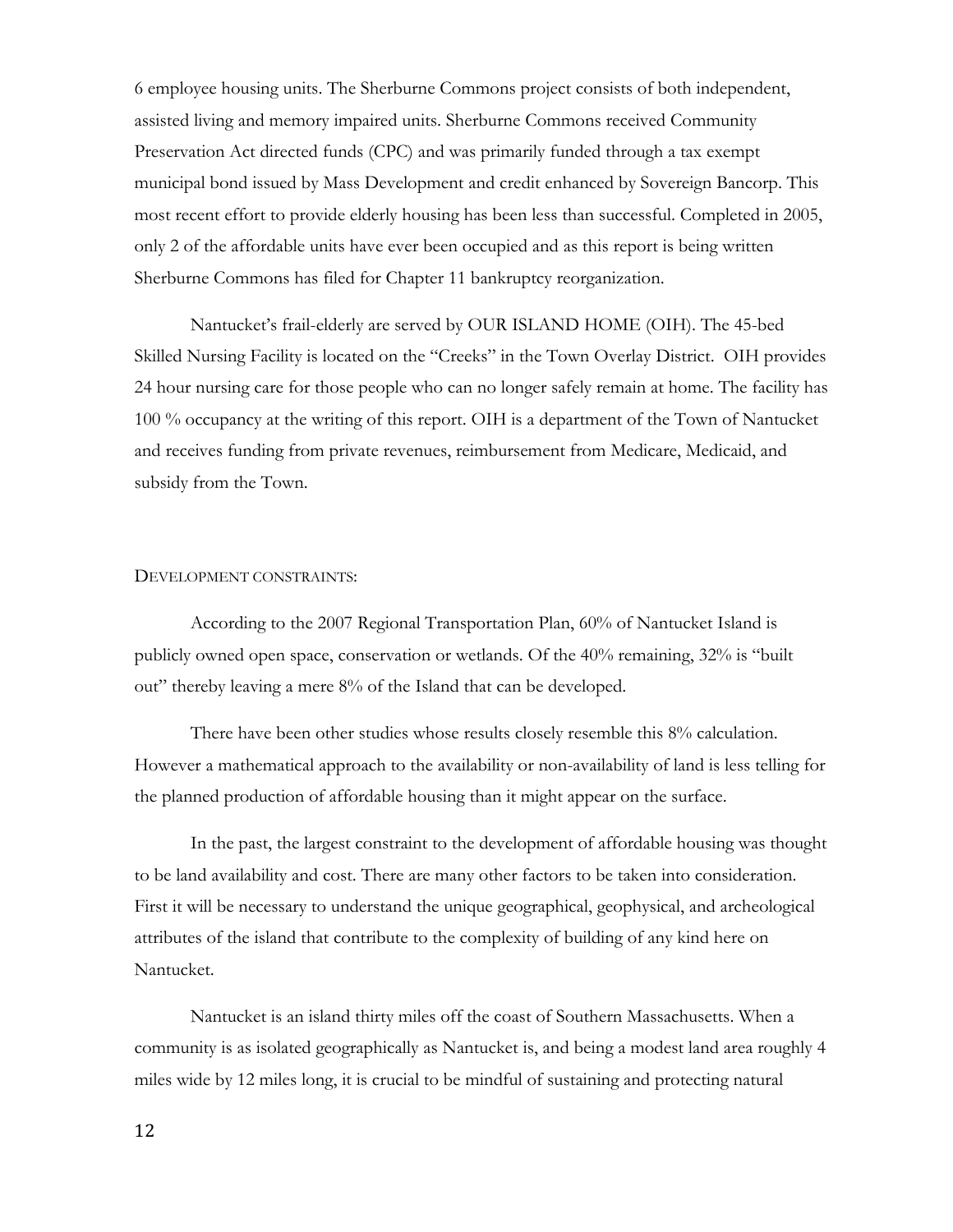resources. Fresh water availability and wastewater disposal are of paramount importance. More than land availability and or the cost of land for development of affordable housing the impact (of all building on the island) on our precious and limited natural resources could be considered the chief constraint. Additionally in recent years the consideration for protecting the natural habitats of endangered plants and wildlife has become an additional layer of regulatory requirements that can significantly delay or demise building projects.

 The island is the product of the late Wisconinan glacial period (26,000 to 13,300 years ago) and the rise in sea level that followed glaciation. The glacial and post-glacial deposits on the island were derived from the bedrock of Southern New England which was eroded and transported by moving ice mass. This rock debris, called drift, was carried southward by the ice and deposited along the ice front. These first order glacial landforms have been modified by marine erosion, deposition, and wind action to form shoals, beaches, spits and dunes. There have been numerous geological studies conducted on Nantucket dating from 1889 to more current 1997 done by the US Department of Agriculture's (USDA) Soil Conservation Service (SCS). It was determined from the USDA -SCS Soil Survey Report (1997) that approximately 14.2% of the soils across the island are classified as having severe limitations for Title V capacity. Similarly, it was determined that approximately 18.3% of the soils across the island are classified as having severe ground water limitations.

 The entire island of Nantucket relies on public and private water supply wells, which draw water from a groundwater supply or aquifer. An aquifer is a naturally occurring geological formation. Typically, these formations consist of rock, sand and gravel that contain significant amounts of water. The U.S. Department of Environmental Protection has designated Nantucket's water supply as a Sole Source Aquifer. As a sole source aquifer, Nantucket's aquifer is the "principal source of drinking water" for the island and if contaminated, would create a "significant hazard to public health".

 The source of this groundwater is precipitation. Average annual precipitation is approximately 43.7 inches per year according to the most readily available National Weather service statistics, more than 55% of this precipitation is returned to the atmosphere through evapotransportation. Surface runoff is estimated at approximately one inch per year. This creates an average recharge rate on the aquifer of about 18 inches annually. The groundwater reservoir forms a fresh water lens approximately 500 feet thick at the center of the island and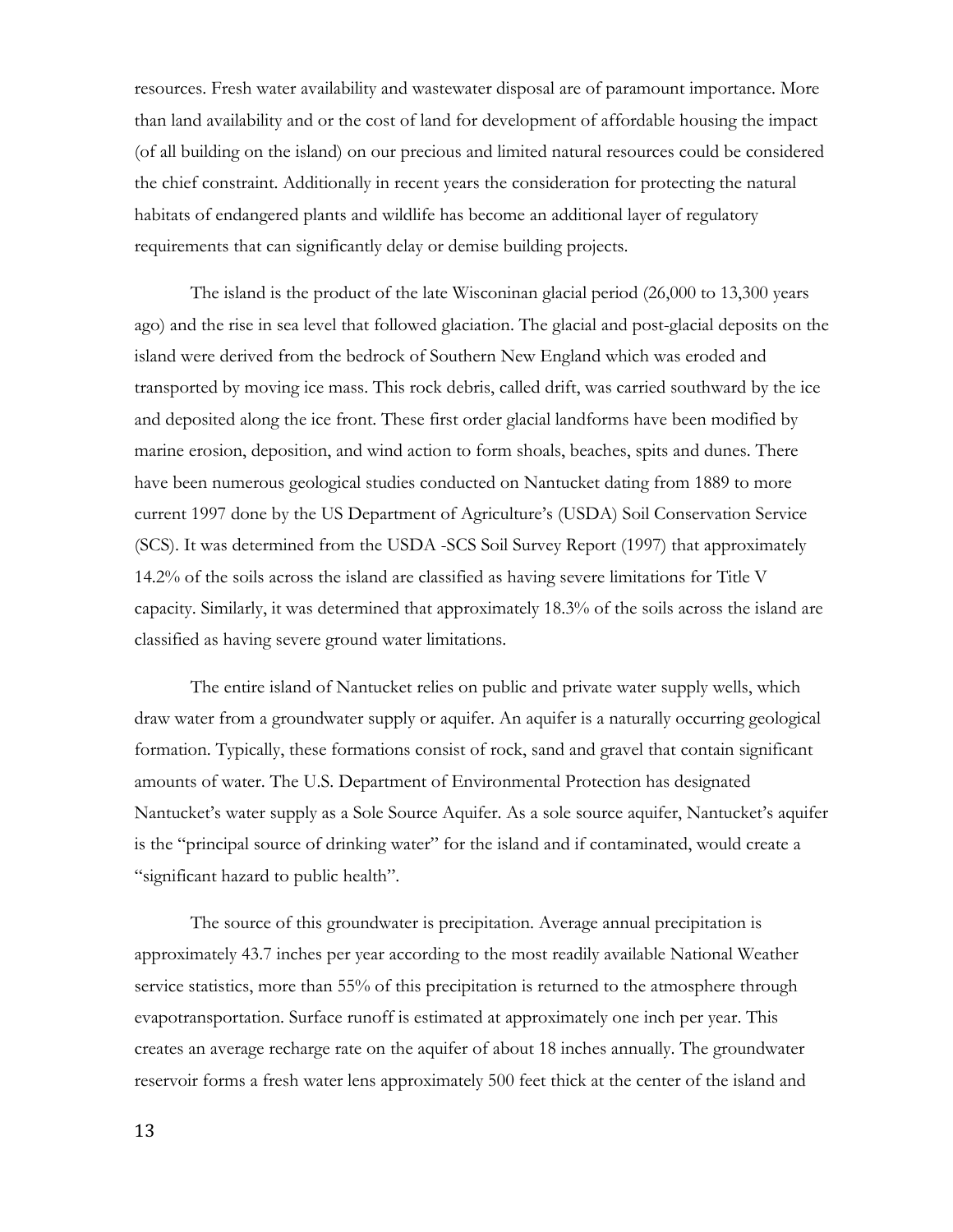thins out considerably out to the perimeter shoreline.

 There are two public water supply companies on the Island, Wannacomet Water Company and Siasconset Water Company. There is also a small community drinking water supply well serving approximately 15 homes in the Wauwinet area of the island. There is a three (3) member Water Commission that both of the two large water systems consist of multiple wells and storage tanks. While water quantity is generally not a problem, peak demand at times does exceed supply due in part to summer irrigation. A brand new 2.0 million gallon water storage tank for the Wannacoment system, at a cost of approximately \$7,800,000.00 is under construction to forestall any probable occasion when quantity could have become an issue should the fire departments' need exceed the supply for town water in a fire emergency. In addition, the Siasconset water storage tower is being replaced with a more modern and larger capacity system this year. In 2008 there were 585 million gallons of drinking water pumped from these municipal wells.

 Water quality issues arise because Nantucket depends on a sole source aquifer, and its wellhead district is situated in an area of Town that contains most of the island's commercial establishments. It is therefore vital to protect the aquifer supply source and both Madaket and Town Harbor Watershed.

 New water service connections and consequently fire service was extended in 2008 to New South Road, Milestone Road, Milk Street, a portion of Hummock Pond Road, Somerset Lane and Marble Way. See Exhibits D and E respectively.

 The enactment of Town and Country Zoning Districts has gone a long way to delineating those areas of the island in which growth is encouraged and infrastructure connections are readily available to support population growth.

 In the past Nantucket's wastewater treatment facility has had major capacity issues. Nantucket resolved these issues to the satisfaction of the Department of Environmental Protection by expanding the existing treatment facility.

 Article 56 at 2004 Annual Town Meeting (ATM) authorized the creation of a Siasconset and a Town Sewer District. Properties not located within these districts are prohibited from sewer connections. A vote of Town Meeting is the necessary mechanism for a property to be added into said sewer district. Exhibit B attached shows the most current map of both Districts.

14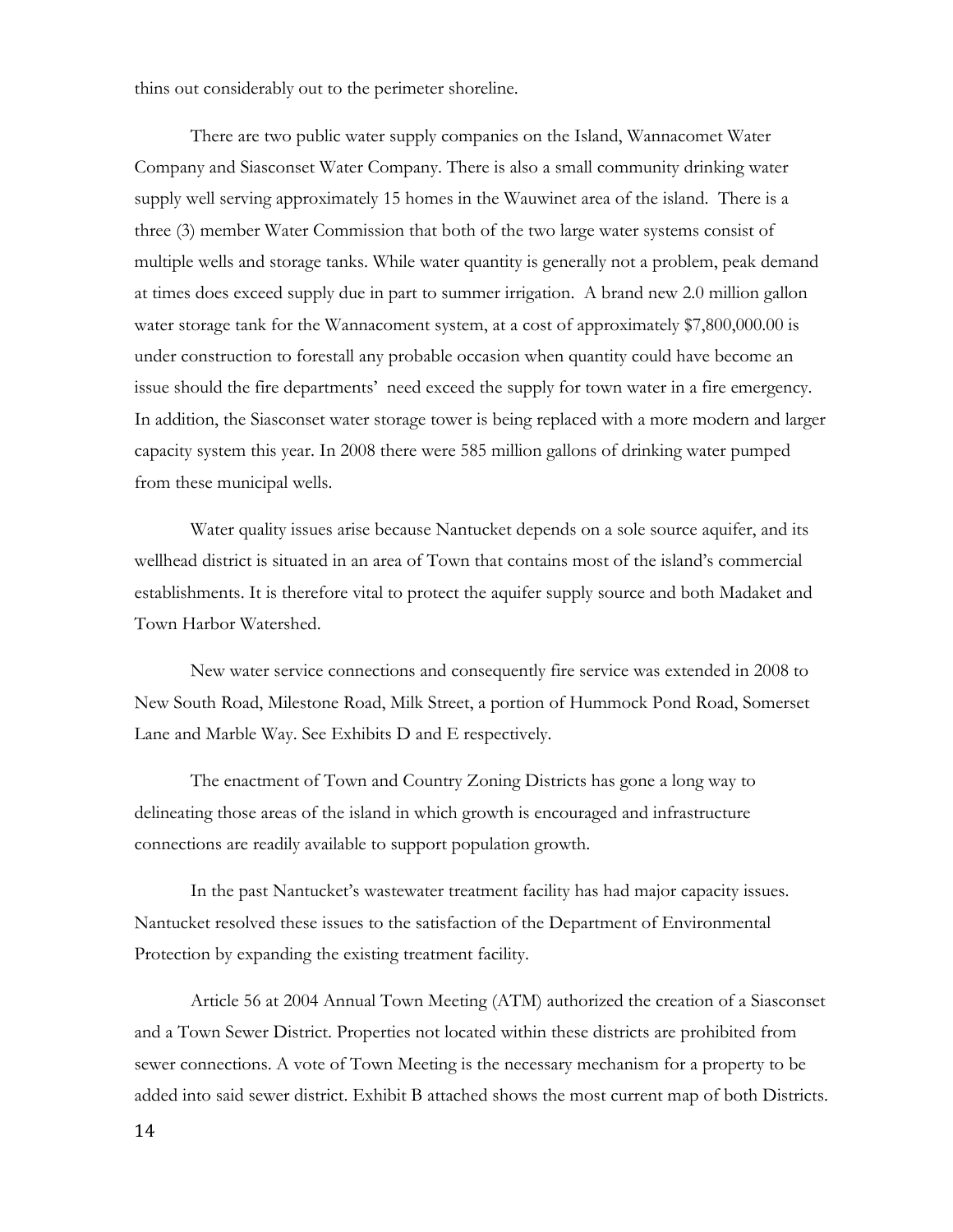Small scale, scattered site, and in fill developments are also still possible where sewer connection is not proximal by meeting the requirements of 310 CMR 15: State Environmental Code Title 5. Exhibit C attached shows the areas of the Comprehensive Wastewater Management Plan (CWMP).

 Historic traffic patterns, while adding to Nantucket's significant appeal, present the potential for development constraints. Pursuant to the Town Code, it is the Town's policy not to utilize traditional means to mitigate traffic capacity, such as road widening, added lanes, and street traffic lights. The majority of roads are privately owned yet many are not maintained to the extent necessary to ensure the delivery of emergency services. Property owners on and adjacent to these dirt roads enjoy the charm and nostalgia of this very rural character.

 Nantucket's approach to developing affordable housing is to encourage all affordable housing development within the Town Overlay District (TOD) where Town services and infrastructure are available by use of existing units through rehabilitation, conversion, or purchase and to focus on developing smaller scattered site housing in the Country Overlay District (COD).

 Infrastructure is no longer considered constrained if careful attention is paid to aquifer protection and development is focused in the TOD. Per Zoning By-Laws 139.12 E (2) a specified purpose of the TOD is to encourage development where infrastructure already exists, or can be extended without undue expense; to create opportunities to produce housing affordable for year round residents through infill development (development of existing vacant lots; lots produced by re-subdivision; and addition of secondary dwellings) on existing roads serviced by water and sewer; and to create development patterns that are conducive to service by alternatives to the automobile, such as transit, and bicycle and pedestrian systems. Section 139.12F(2) of the By-Laws further states the purpose of the COD is to discourage development and preserve areas characterized by traditional and historic rural land use patterns; to discourage the spread of diverse development patterns that promote automobile dependency, and are costly to build and maintain. See EHIBIT F for TOD and COD map.

### AFFORDABLE HOUSING GOALS:

 Consultant John Ryan's 2002 Needs Assessment and his subsequent Update for the Board Of Selectmen (BOS) Workshop on August 12, 2008, the DRAFT April \_ 2009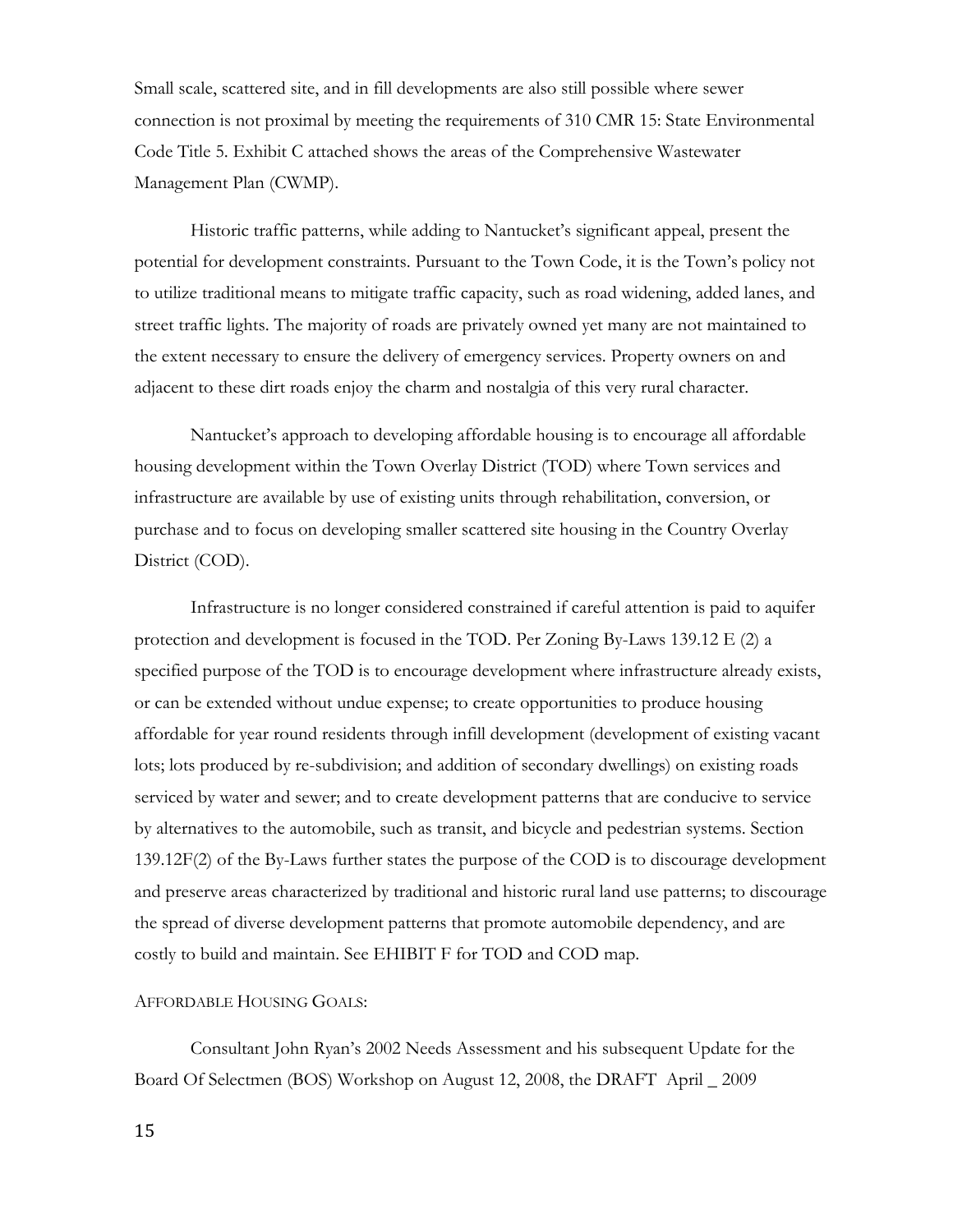Nantucket Master Plan prepared in accordance with M.G.L. Ch 41, Section 81D, DHCH regulations and Town Census data are all utilized as sources for determining the below described Goals

 Types of housing needed to accommodate projected population described above. According to the aforementioned John Ryan report a mix of rental and ownership 60% and 40% respectively is needed. Of the rental need by household income 90% of new affordable rentals need to serve those below 80% of AMI.

What percentage of this projected population is likely to be low and/or moderate income and in need of affordable housing? Extrapolating from known facts and inferred projections according to the Ryan documents and Town Clerks office Nantucket can anticipate that 100% of future housing needs will be for those persons in an income range below 150% median income.

 Does the existing housing supply match the needs of these populations? More attention needs to be paid to the formation of smaller units, one bedroom units, one bedroom plus den units in a multifamily setting and further planned with an "age in place" design component.

 What are community expectations? During community outreach meetings involving employers, realtors, non-profit organizations, and other housing providers the consensus was that housing expectations are reasonable and the above described "stakeholders" are indeed optimistic that needed housing will be created. What remains to be seen is whether or not political will on the larger scale will be thwarted by avarice on the smaller scale.

 A mix of types of housing, consistent with community needs that provides for a range of housing, including rental, homeownership, and other occupancy arrangements, if any for families, individuals, persons with special needs, and the elderly, and Is feasible within the housing market in which they will be situated. Yes. Over the past decade many independent consultant surveys, and internal analysis reports have all called for the creation of more affordable housing, and described in detail, as previously stated what mix and size and type needed.

 A numerical goal for annual housing production, pursuant to which there is an increase in Nantucket's number of SHI Eligible Housing units by at least 0.05% of it's total units during each and every calendar year in the HPP, until the overall percentage exceeds the statutory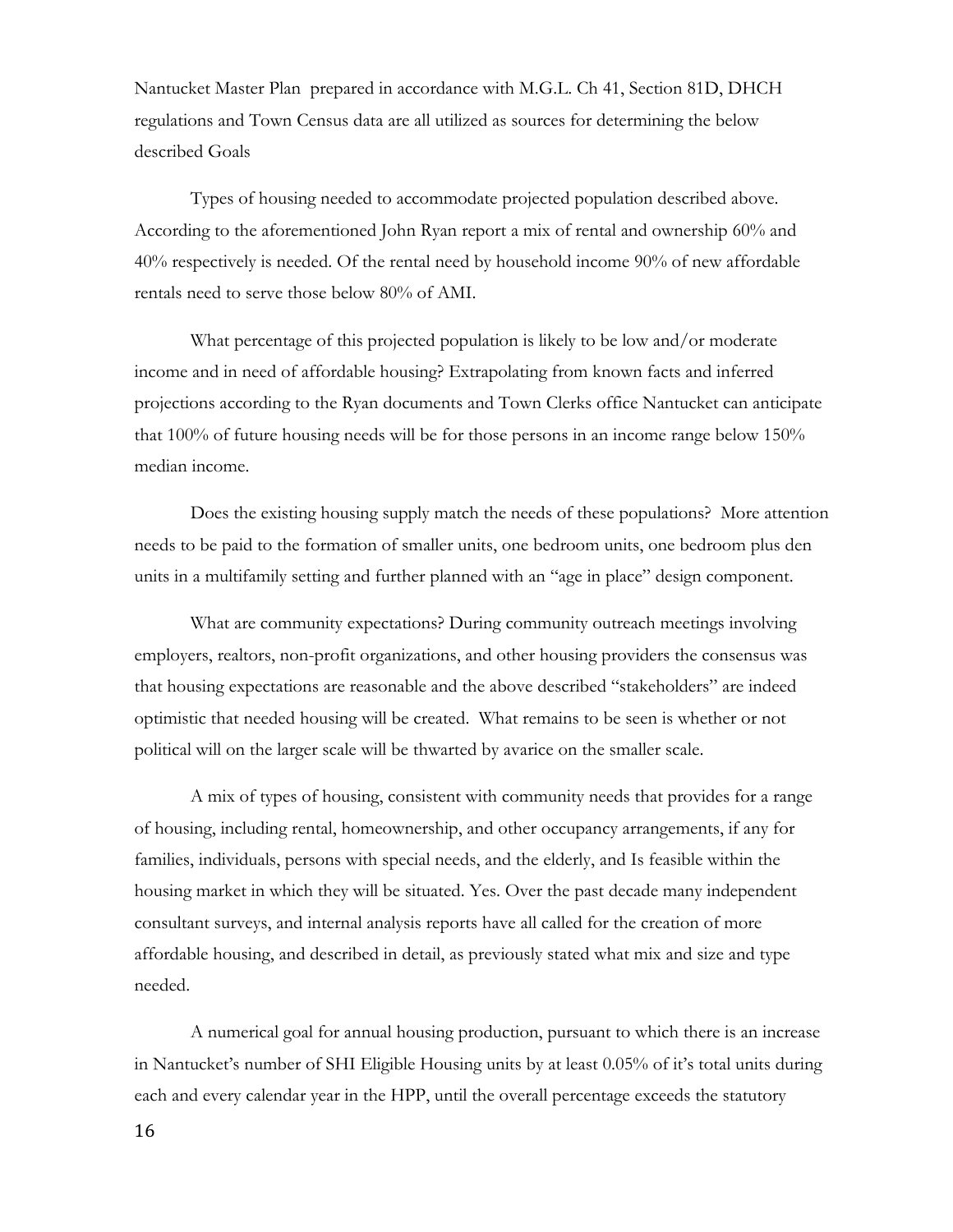minimum set forth in 760 CMR 56.03(3)(a). 20 units per calendar year to serve households earning less than 80% AMI is the benchmark for 2009 and successive years until new goals are established by the next decennial census results are reported.

 There should be a direct link between the setting of these goals and the results of the needs assessment. Annual production goals were established with careful consideration of both the needs of the community and the Communities obligation to meet state requirements. There is the link.

#### IMPLEMENTATION STRATEGIES:

 The Town expects to achieve housing production goals through an orderly process and to establish a time frame /schedule for achieving the specifically identified goals. Each of the achievable goals include specific milestones to indicate progress, including all of the following strategies, to the extent applicable:

Modifying current zoning – propose new districts and modifying regulations for the purpose of creating SHI Eligible Housing developments to meet Nantucket's housing production goals.

Increased density – the Multi-Family Overlay District allows through special permit up to four (4) dwelling units or eight (8) bedrooms, whichever is greater, for each 2,500 square feet of lot area. Units may be attached or detached and may be sold as condominiums. However, they must be encumbered by a covenant, enforceable by the Planning Board, limiting the dwelling units to either year-round occupancy or peak seasonal (May through October) employee occupancy. An objective in the Draft 41-81D Master Plan is to eliminate the Multi-Family Overlay District and allow multi-family units by right in some zoning districts. Another objective of the draft Master Plan is to revise density bonuses for affordable housing in the Town Overlay District. These two objectives combined may encourage the private sector to increase affordable housing stock in the TOD.

Accessory apartments – Nantucket Zoning Bylaw section 139-7C allows accessory apartments by right, however, the restrictions associated with them may be deterrents to their creation. Interior and exterior design, unit size, ownership, and year-round occupancy are very restrictive. In addition, the creation of an accessory apartment on a property prevents the construction of a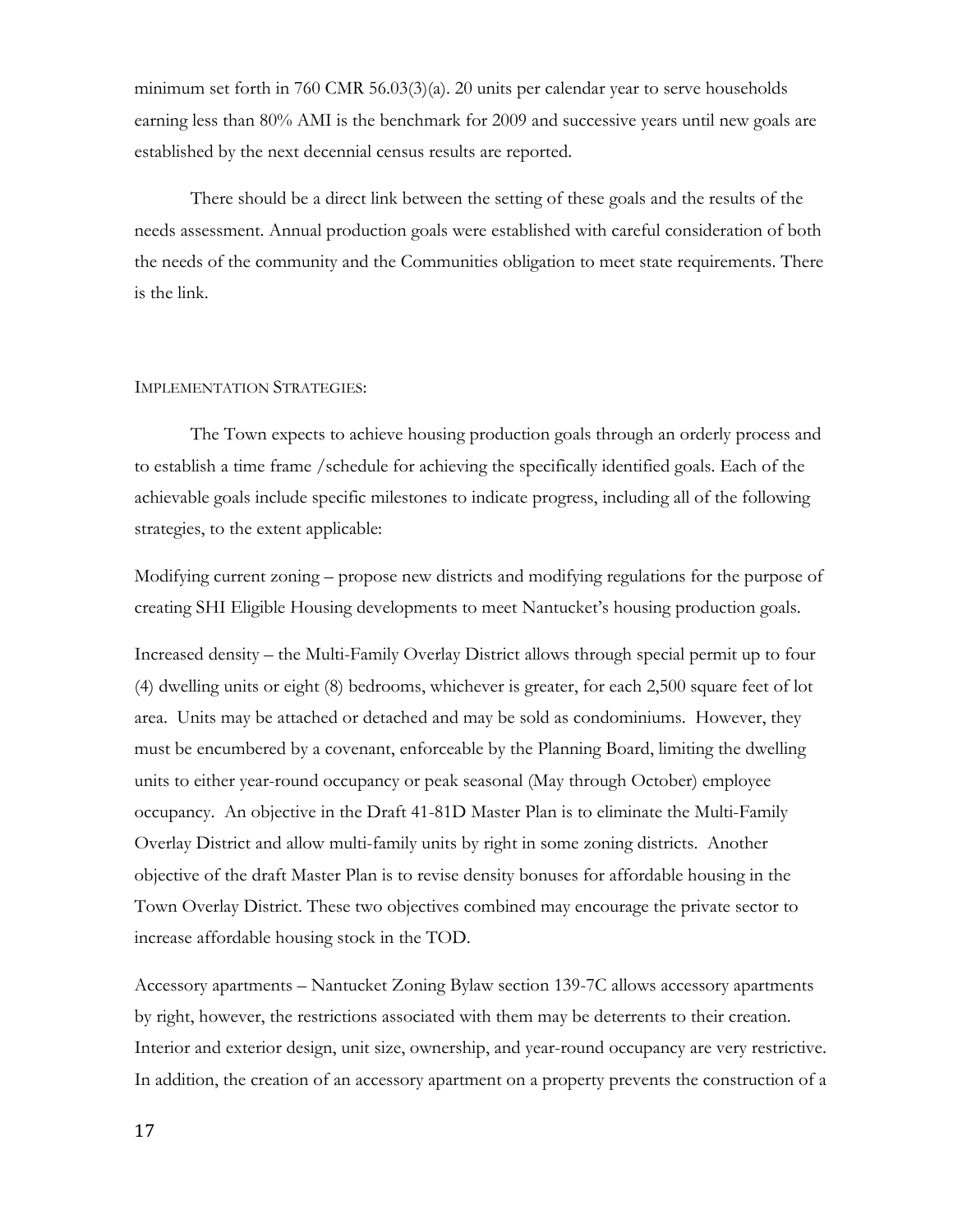secondary dwelling. Decreasing the restrictions and/or allowing them as a density bonus in some zoning districts may be an incentive for their creation. An objective of the Master Plan is to revise Accessory Apartment restrictions. Some options may allow apartments in addition to second dwellings if one is classified as affordable.

Vertical zoning (upper story residential units in commercial districts) – All commercial zoning districts allow both residential and commercial uses. Regulations should be revised to allow increased density in the Commercial Downtown and Commercial Neighborhood districts if housing is located on the second and third floors. Regulations in the Commercial Industrial district should be revised to prohibit dwelling units except for employee dwelling units on the second and third floors of commercial structures.

 Identification of potential sites to encourage the filing of Comprehensive Permit applications:

2 Fairgrounds Road Corner of Surfside Road and Miacomet Road Portion of Miller's Lane Columbus Avenue/Long Pond area in Madaket Monahansett near the Airport

 Characteristics of proposed residential or mixed use developments preferred by the Nantucket Planning Board, Nantucket Planning and Economic Development Commission (NPEDC), and the Historic District Commissions (HDC) and the Conservation Commission (Con Com) and in complete compliance with all state and federal fair housing laws are as follows:

Infill development – Although State-enabling legislation exempts preexisting nonconforming lots containing a minimum lot area of 5,000 square feet and 50 feet of frontage, Nantucket exempts all lots for single and two-family purposes with a minimum of 20 feet of frontage. This added exemption encourages infill development in areas of the island that were developed prior to the adoption of zoning, which was 1972. Zoning Bylaw section 139-33E also provides special ground cover and setback requirements for certain preexisting nonconforming lots.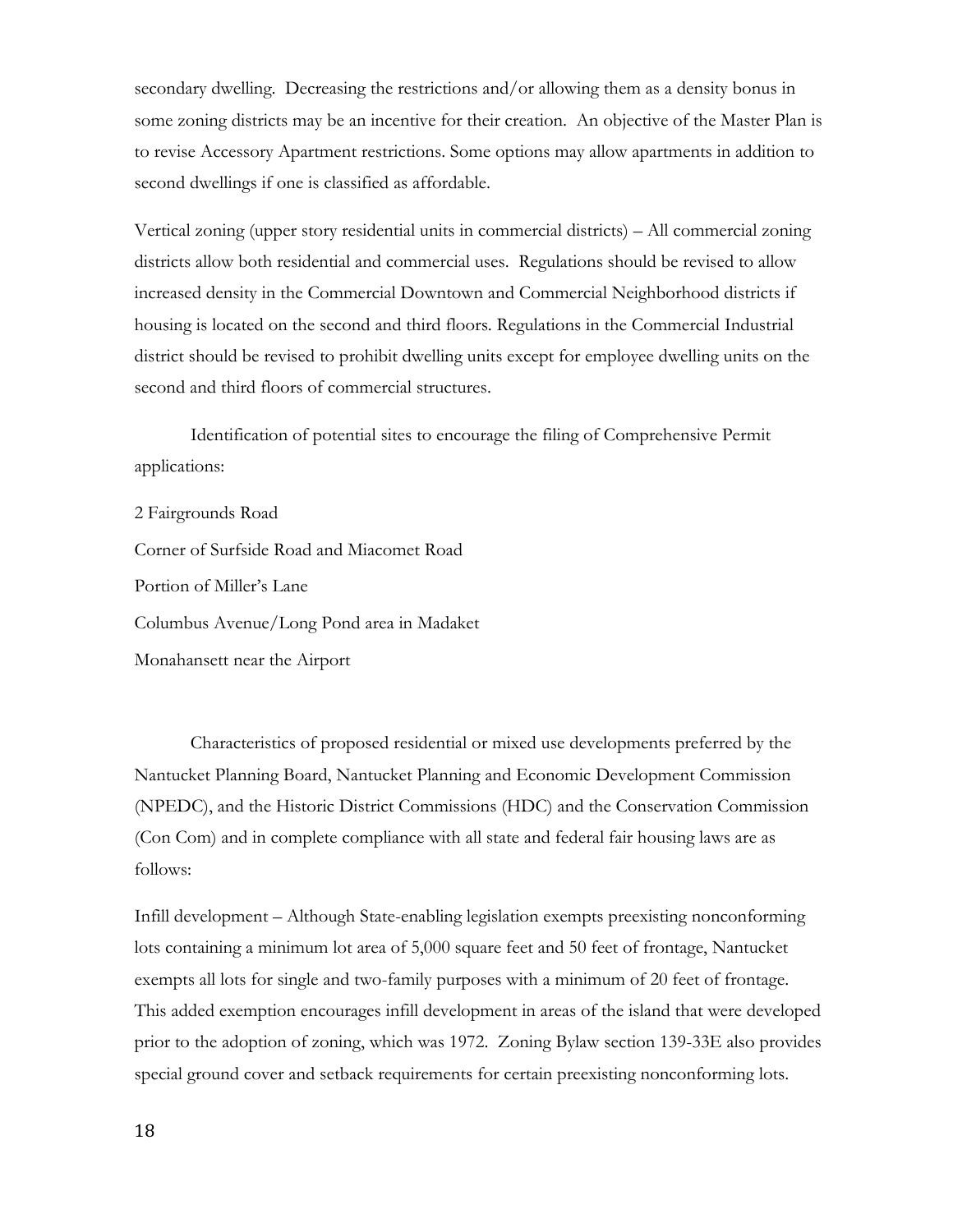Cluster developments – Cluster developments currently require a special permit. Regulations should be revised to allow cluster developments by right. Another form of cluster developments allowed by special permit in Nantucket are Major Residential Developments. Regulations should also be revised to allow those by right.

Adaptive reuse – Zoning Bylaw section 139-26A(1) is for demolition delay of residential structures. The Building Commissioner must review each application for demolition delay and make a determination as to the buildings reuse potential. If the building is found to have reuse potential, a public notice is printed in the local newspaper advertising the availability of the structure and requesting a letter of interest addressed to the Building Commissioner.

Transit-oriented housing – Nantucket is a small island, therefore transit oriented development and transit oriented housing is not applicable. Although we have a public transportation system, it only operates seasonally.

Mixed-use development – Mixed-use development is allowed by right in all commercial zoning districts. Limited commercial development in the form of neighborhood service establishments are allowed in residential districts in the Town Overlay District. Customary Home Occupations, which are ancillary to residential uses, are allowed in all zoning districts. However, an objective of the draft Master Plan is to encourage these types of businesses, but revise the regulations to remove the "one size fits all" approach.

Inclusionary units – Required pursuant to Zoning Bylaw section 139-11J for all Major Commercial Developments over 3,999 square feet. One inclusionary housing unit is required for each 4,000 square feet of gross floor area of interior commercial use or one inclusionary unit per commercial development, whichever is greater. An objective of the 4181-D Master Plan is to revise the inclusionary housing requirements. This would result in matching the current practice of the Planning Board with the regulations and perhaps making them less restrictive so that employers are more willing to comply with the Bylaw.

 The following is an identification of Town owned parcels that Nantucket commits to issue requests for proposals (RFP) to develop SHI Eligible Housing, including information on appropriate use of the site, and a timeline for the issuance of an RFP:

> • 2 Fairgrounds Road -60-80 units, mix of sale and rental, single family and multifamily- RFP in 2009

19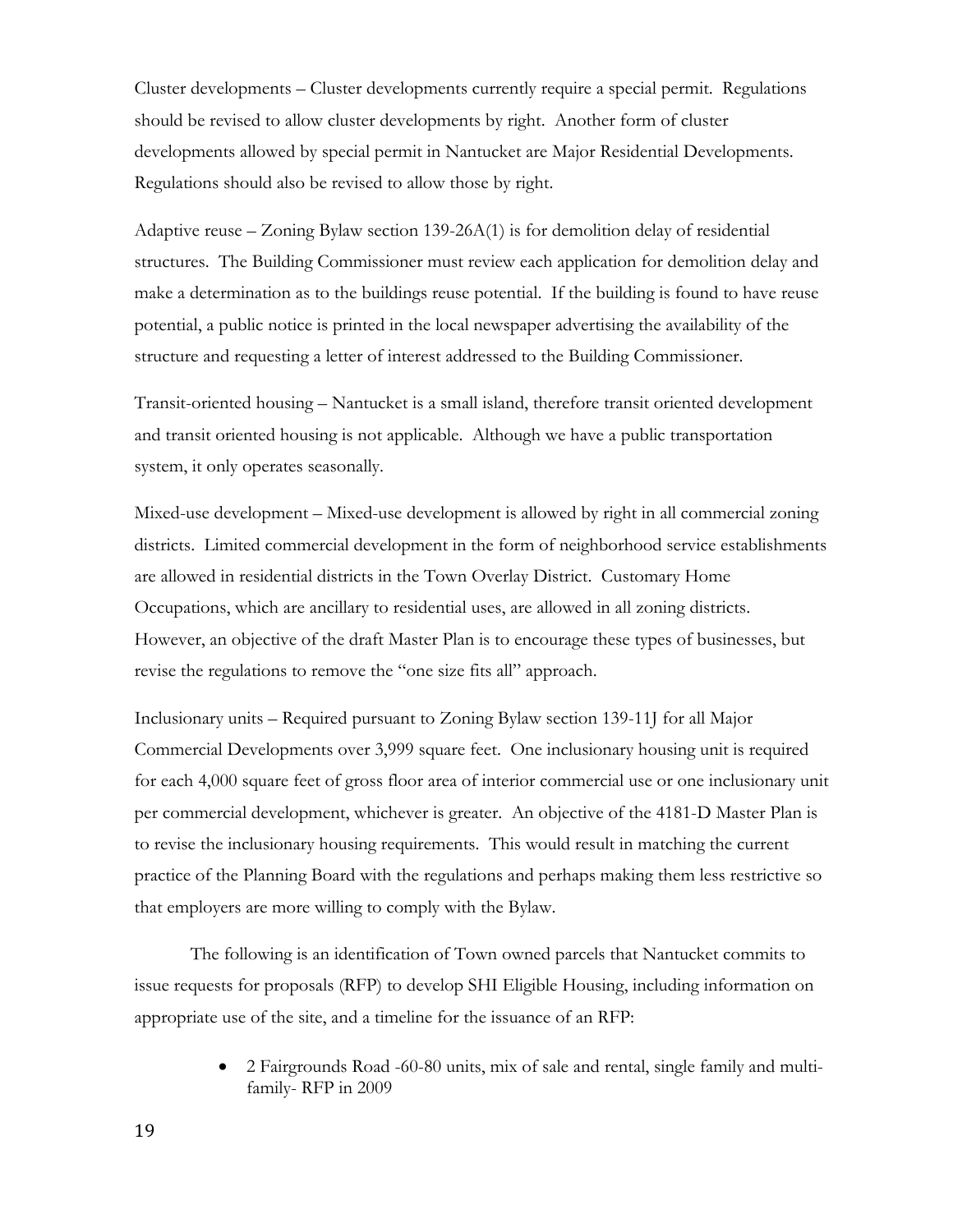- Corner of Surfside Road and Miacomet Road- mixed use office and residential rental- RFP in 2009
- Portion of Miller's Lane- mixed use office and rental-RFP 2009
- Columbus Avenue/Long Pond area in Madaket -rental and sale mix
- Monahansett near the Airport

 The projected numerical goal for affordable housing is 20 units annually. The strategies that will be employed to get to the annual number are certainly myriad and to be frankly realistic, the strategies need to be flexible as well as variable. Projections are based on no fewer than two units (2) per 10,000 sq ft.

 To the greatest extent possible at least 50% of the units that are developed on Townowned parcels should be affordable to households earning at or below 80% of area median income AMI and the balance (2nd 50%) to those households earning at or below 150% of area median income AMI. Much effort was expended both at Annual Town Meeting and ultimately on Beacon Hill and to legally re-define what is meant by Affordable Housing. Since 2006 Affordable Housing definition includes Moderate Income households. The definition of Moderate Income for Nantucket is up to 150% of Median Income. There is a recognized and indisputable need for affordable housing on Nantucket up to an including 150% of Area Median Income (AMI).

| $%$ of |          |          |           |           |           |           |
|--------|----------|----------|-----------|-----------|-----------|-----------|
| AMI    | 1 Person | 2 Person | 3 Person  | 4 Person  | 5 Person  | 6 Person  |
| 30     | \$20,460 | \$23,370 | \$26,310  | \$29,220  | \$31,560  | \$33,900  |
| 50     | \$34,100 | \$38,950 | \$43,850  | \$48,700  | \$52,600  | \$56,500  |
| 80     | \$54,560 | \$62,320 | \$70,160  | \$77,920  | \$84,160  | \$90,400  |
| 100    | \$68,200 | \$77,900 | \$87,700  | \$97,400  | \$105,200 | \$113,000 |
| 120    | \$81,840 | \$93,480 | \$105,240 | \$116,880 | \$126,240 | \$135,600 |

FY 2009 INCOME LIMITS SUMMARY BY HOUSEHOLD SIZE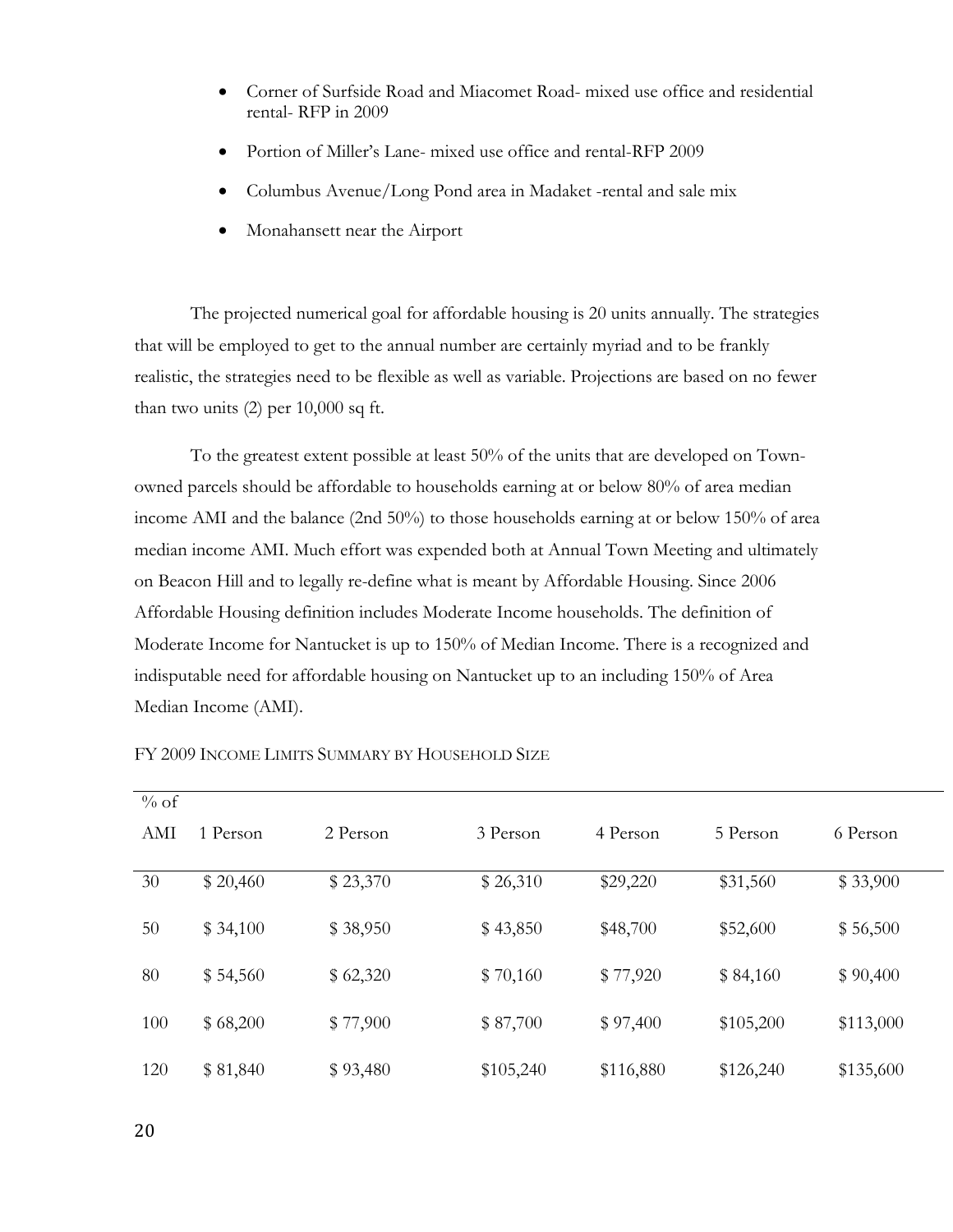There is a recognizable and striking need for affordable housing across all income levels for the year round residents of Nantucket who are not already fortunate enough to own their own homes. Yet, because home ownership can be a cultural mind-set that conveys and confers among other things;

Pride of Ownership

Stability and Security of Choice in Where One Lives and for How Long Benefits of Tax Deductions for Interest Portion of Monthly Housing Expenses The Expectation of Appreciation

 There has been a marked dwindling of expectations promised for affordable housing numbers as a direct result of market resistance to the Nantucket Housing Needs Covenant (NHNC). It appears that the "expectation of appreciation" is the most driving factor that propels the decision to commit to a 30 year mortgage. Since many areas of the island are zoned to permit legal second (2nd) dwellings, the would-be year round homeowner often expects to live in the modest 2nd dwelling while renting out the primary dwelling for huge income during the tourist season. Despite the recent downturn in the economy a typical 3-4 bedroom summer rental can bring in between \$3,500 and 6,000 per week. The summer season is predictably 12 weeks a year and on average the income from a summer season of rental will cover the amortization of approximately \$ 600,000.00 worth of mortgage annually.

 Simple economics bear out in any average case study. Why wouldn't you rent out your home for a few months every summer and move into smaller quarters to receive a windfall of cash income. The popularity of Nantucket as a resort community and sought after vacation Mecca fuels the fervor to chase the vacation rental dollar. The alternative is to remain in your primary home, build a small cottage to rent out year-round at an affordable rent of approximately \$1,000.00 per month and only cover \$ 180,000.00 worth of mortgage payment. In many respects the promise of future appreciation is the primary reason why the affordable 2nd dwelling will not be the solution for our affordable housing challenges.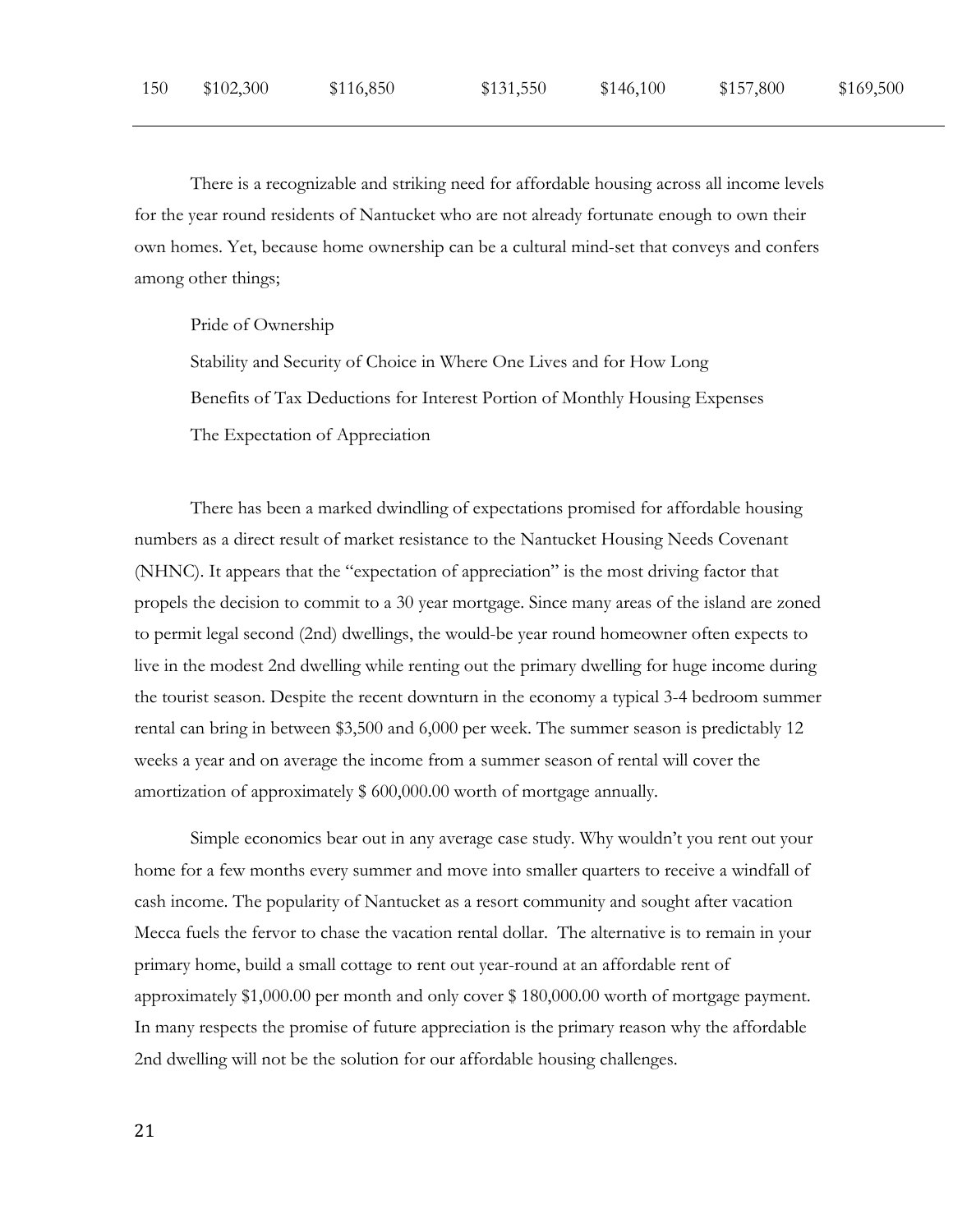THE FOLLOWING IS A DESCRIPTION OF THE MOST IMMEDIATE PROJECTS CONTEMPLATED WHICH WILL YIELD APPROXIMATELY TWO HUNDRED AND NINE (209) AFFORDABLE HOUSING UNITS:

## Friendly 40B **MAP 79 PARCEL 150 Monahansett (near the Airport)**

# units- 6 to 8 units mix of bedroom sizes- residential rental 100% Affordable Town owned 2.20 acres Town RFP scheduled release fall 2009

# **Friendly 40B LOTS C & D Miller's Lane**

# of units-up to 6 residential rentals and 1 mixed use office

100 % Affordable

Town RFP scheduled release fall 2009

# **LIP Private Development Abrem Quary Phase 2b (Ownership)**

# units 24 (6 Affordable 18 Market)

Anticipated Comprehensive Permit Filing -2009

## **Friendly 40B Nantucket Human Services Center**

# units 14 (all affordable) residential rental 100% Affordable Eligibility Letter received from DHCD May 2009 Anticipated Comprehensive Permit filing during 2009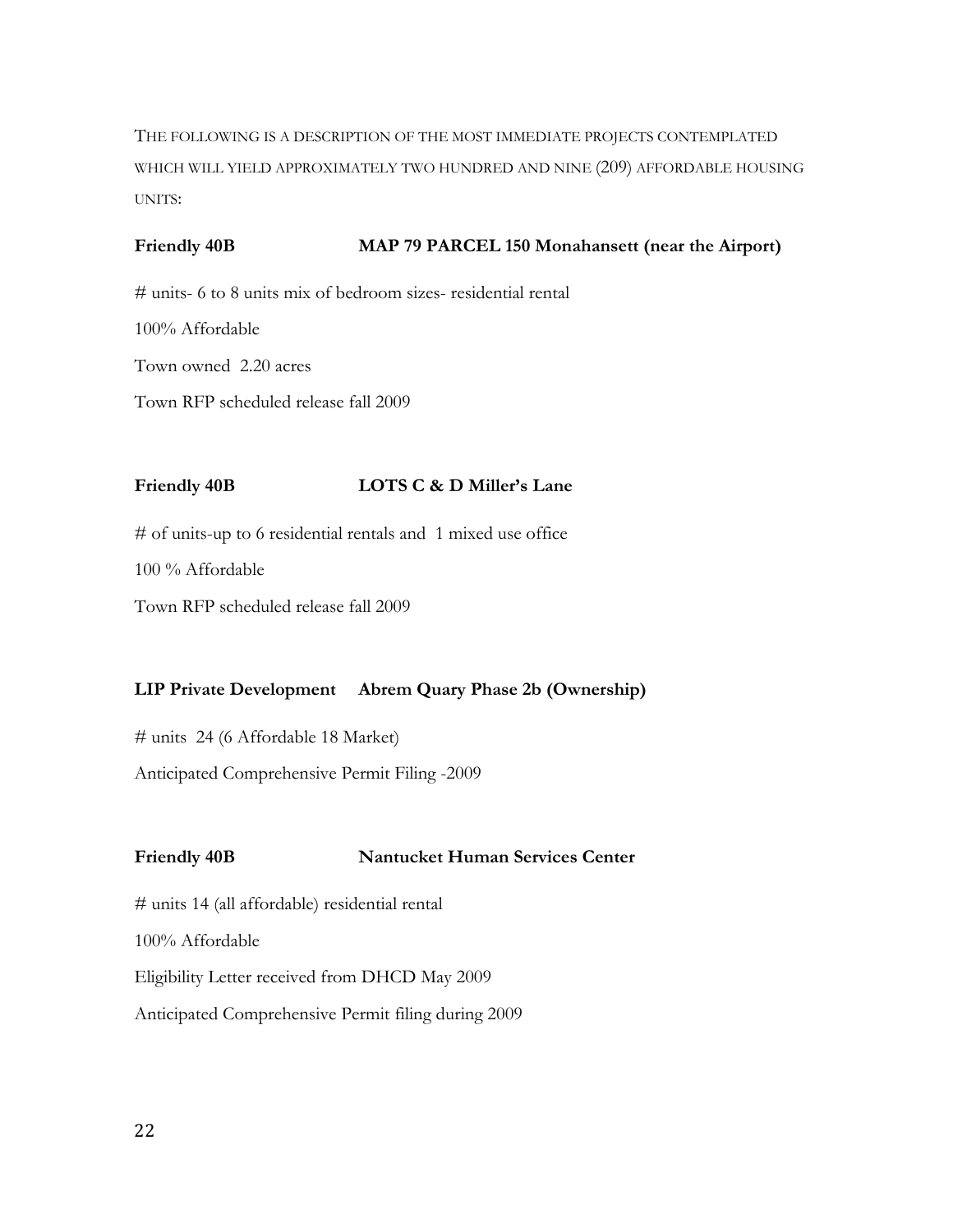## **Infill Development LOT 75 Ticcoma Way**

# units 2 (House to move on and new construction 2nd dwelling) ownership Town owned 7,057 sq ft and area zoned RC-2 (5,000 sq ft minimum) Town RFP early autumn 2009

### **Friendly 40B or Smart Growth Ch 40R Miacomet Homeownership Project**

# units up to 50 ownership

100 % Affordable

Nantucket Housing Authority RFP scheduled to be issued fall 2009

# **Infill Development or Friendly 40B 143 Surfside**

 $\#$  units 3 to 4

100% Affordable

Town owned land 35,000 sq ft

Deeded to Nantucket Housing Authority for their issuance of an RFP- Fall 2009

## **Infill Development Arkansas and N Carolina Avenue**

# units- 2 (1BR's) ownership preference

100 % Affordable

Town owned 24,850 sq ft (Title 5 dependent 2 BR septic permitted)

Town RFP –waiting on completion of Order of Taking by Legal Department expecting completion by late fall 2009

| Infill Development | MAP 80 PARCEL 101.6 Surfside at Pochick Road |  |
|--------------------|----------------------------------------------|--|
|--------------------|----------------------------------------------|--|